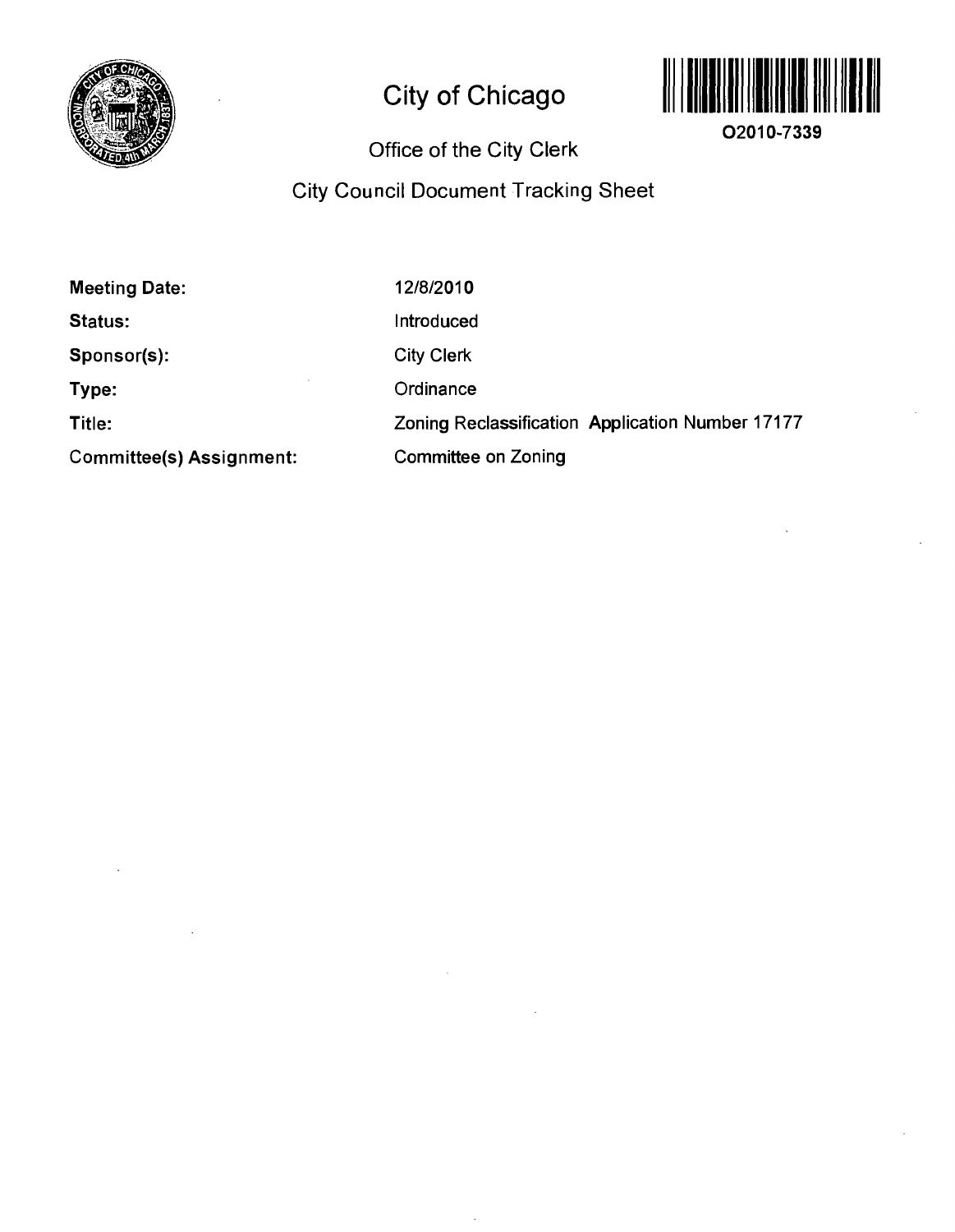$\pm$  17177<br>1N+D+t=: 12-8-10

# CITY OF CHICAGO

 $\frac{1}{2}$ 

 $\bar{z}$ 

 $\mathcal{A}^{\mathcal{A}}$ 

 $\begin{array}{c} I \\ I \end{array}$ 

# APPLICATION FOR AN AMENDMENT TO THE CHICAGO ZONING ORDINANCE

| $\mathbf{1}$ . | ADDRESS of the property Applicant is seeking to rezone:                                                                                                                                                                                                                  |
|----------------|--------------------------------------------------------------------------------------------------------------------------------------------------------------------------------------------------------------------------------------------------------------------------|
|                | <u>_______5538-40 S. Mayfield, Chicago, IL _______________________________</u>                                                                                                                                                                                           |
| 2.             | Ward Number that property is located in: 23rd 23rd                                                                                                                                                                                                                       |
| 3 <sub>1</sub> | APPLICANT HLBL, LLC                                                                                                                                                                                                                                                      |
|                | ADDRESS 1424 E. 53rd Street, Suite 208                                                                                                                                                                                                                                   |
|                | CITY Chicago STATE IL ZIP CODE 60615                                                                                                                                                                                                                                     |
|                | PHONE 312-802-4600 CONTACT PERSON Harvey Loeb                                                                                                                                                                                                                            |
| 4.14           | Is the applicant the owner of the property? $YES_ x$ NO NO<br>If the applicant is not the owner of the property, please provide the following information<br>regarding the owner and attach written authorization from the owner allowing the application to<br>proceed. |
|                | OWNER                                                                                                                                                                                                                                                                    |
|                | ADDRESS                                                                                                                                                                                                                                                                  |
|                |                                                                                                                                                                                                                                                                          |
|                | PHONE CONTACT PERSON                                                                                                                                                                                                                                                     |
| 5.             | If the Applicant/Owner of the property has obtained a lawyer as their representative for the<br>rezoning, please provide the following information:                                                                                                                      |
|                | ATTORNEY Paul A. Kolpak                                                                                                                                                                                                                                                  |
|                | ADDRESS 6767 N. Milwaukee Ave., Suite 202 CITY Niles                                                                                                                                                                                                                     |
|                | PHONE (847) 647-0336 FAX (847) 647-8107                                                                                                                                                                                                                                  |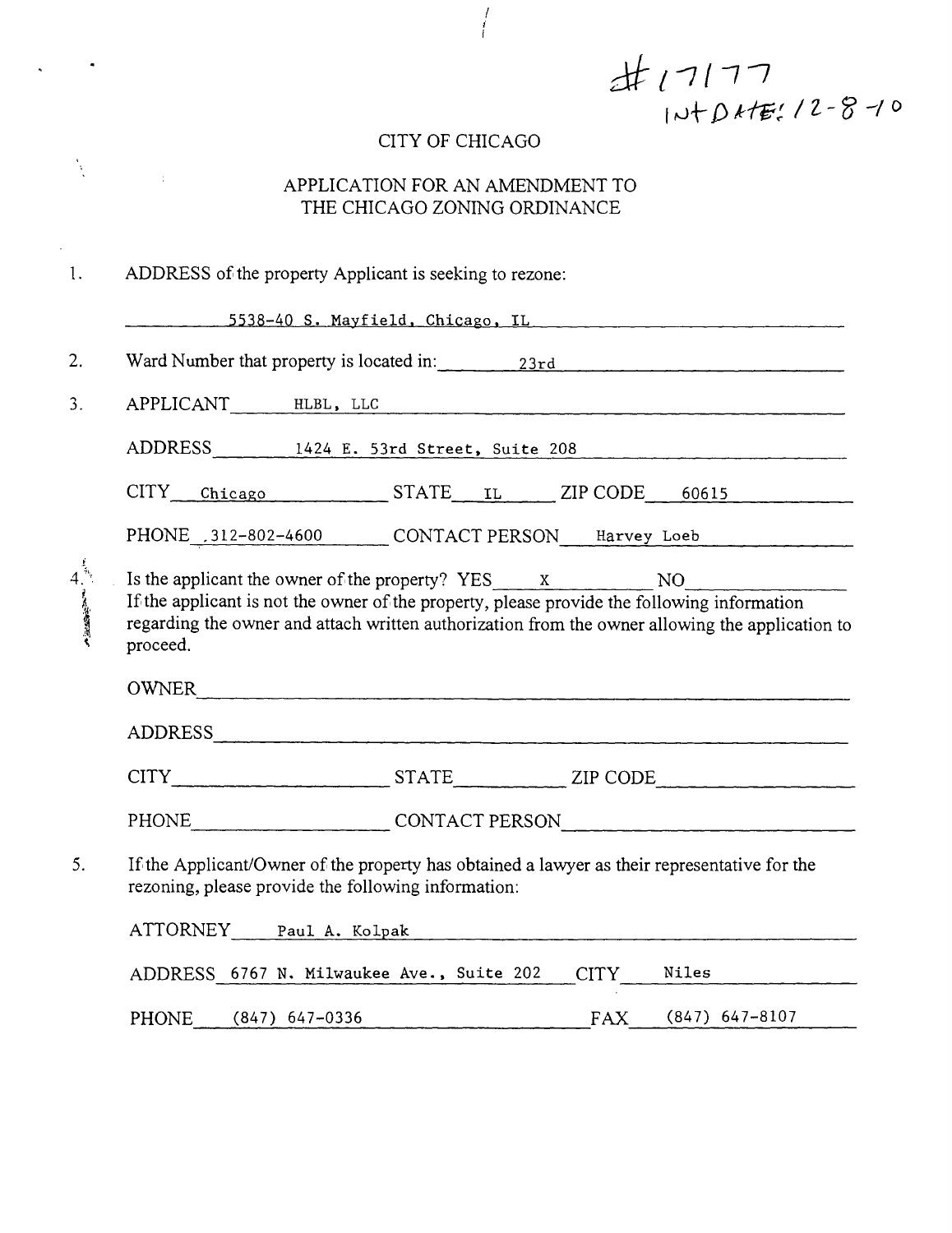# **ORDINANC E**

#### *BE IT ORDAINED BY THE CITY COUNCIL OF THE CITY OF CHICAGO:*

SECTION 1. Title 17 of the Municipal Code, the Chicago Zoning Ordinance,

be amended by changing all the RS-2 Residential Single-Unit (Detached House)

District symbols and mdications as shown on Map No.l4-M in the area bounded by

a line 220.47 feet north of and parallel to West 56<sup>th</sup> Street Avenue; South Mayfield Avenue; a line 162.14 feet north of and parallel to West 56<sup>th</sup> Street; and the alley next west of and parallel to South Mayfield Avenue,

to those of a RS-3 Residential Single-Unit (Detached House) District is hereby established in the area above described.

**SECTION 2.** This ordinance shall be in force and effect from and after its passage and due publication.

Common Address of Property: 5538-40 South Mayfield Avenue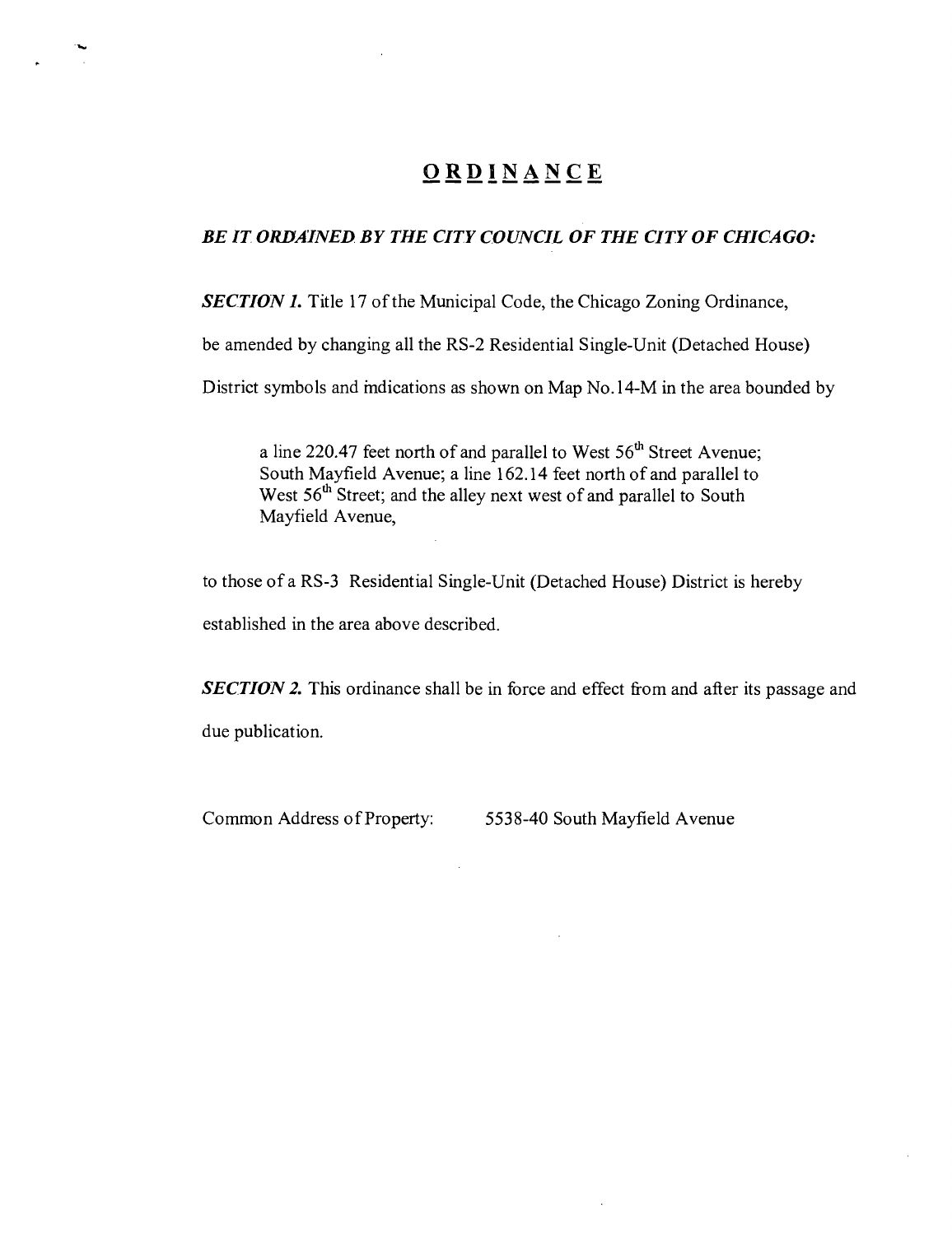6. If the applicant is a legal entity (Corporation, LLC, Partnership, etc.) please provide the names of all owners as disclosed on the Economic Disclosure Statements.

 $\bullet$ 

| Harvey Loeb - Managing Member - 50%<br><u> 1969 - Andrea Andrew Alexandria (</u>                                                                                                                                                            |
|---------------------------------------------------------------------------------------------------------------------------------------------------------------------------------------------------------------------------------------------|
| Bruce Loeb - Managing Member - $50\%$                                                                                                                                                                                                       |
| <u> 2002 - 2003 - 2003 - 2003 - 2003 - 2003 - 2004 - 2005 - 200</u>                                                                                                                                                                         |
|                                                                                                                                                                                                                                             |
|                                                                                                                                                                                                                                             |
|                                                                                                                                                                                                                                             |
| On what date did the owner acquire legal title to the subject property? $07-08-10$                                                                                                                                                          |
| Has the present owner previously rezoned this property? If yes, when?                                                                                                                                                                       |
|                                                                                                                                                                                                                                             |
| No.                                                                                                                                                                                                                                         |
| Present Zoning District RS-2 Proposed Zoning District RS-3                                                                                                                                                                                  |
|                                                                                                                                                                                                                                             |
| Current Use of the property Single Family Home                                                                                                                                                                                              |
| Reason for rezoning the property_ The applicant is seeking to rezone the property                                                                                                                                                           |
| to allow for a subdivision into 2 lots in order to build a new single                                                                                                                                                                       |
| family home on the new vacant parcel and retain the existing single family home.                                                                                                                                                            |
| Describe the proposed use of the property after the rezoning. Indicate the number of dwelling<br>units; number of parking spaces; approximate square footage of any commercial space; and<br>height of the proposed building. (BE SPECIFIC) |
| The proposed use would be 1 single family home on each individual lot.                                                                                                                                                                      |
| There would be no commercial space or parking spaces.                                                                                                                                                                                       |

14. On May 14\*, 2007, the Chicago City Council passed the Affordable Requirements Ordinance (ARO) that requires on-site affordable housing units or a financial contribution if residential housing projects receive a zorung change under certain circumstances. Based on the lot size of the project in question and the proposed zoning classification, is this project subject to the Affordable Requirements Ordinance? (See Fact Sheet for more information)

 $YES$   $NO$   $X$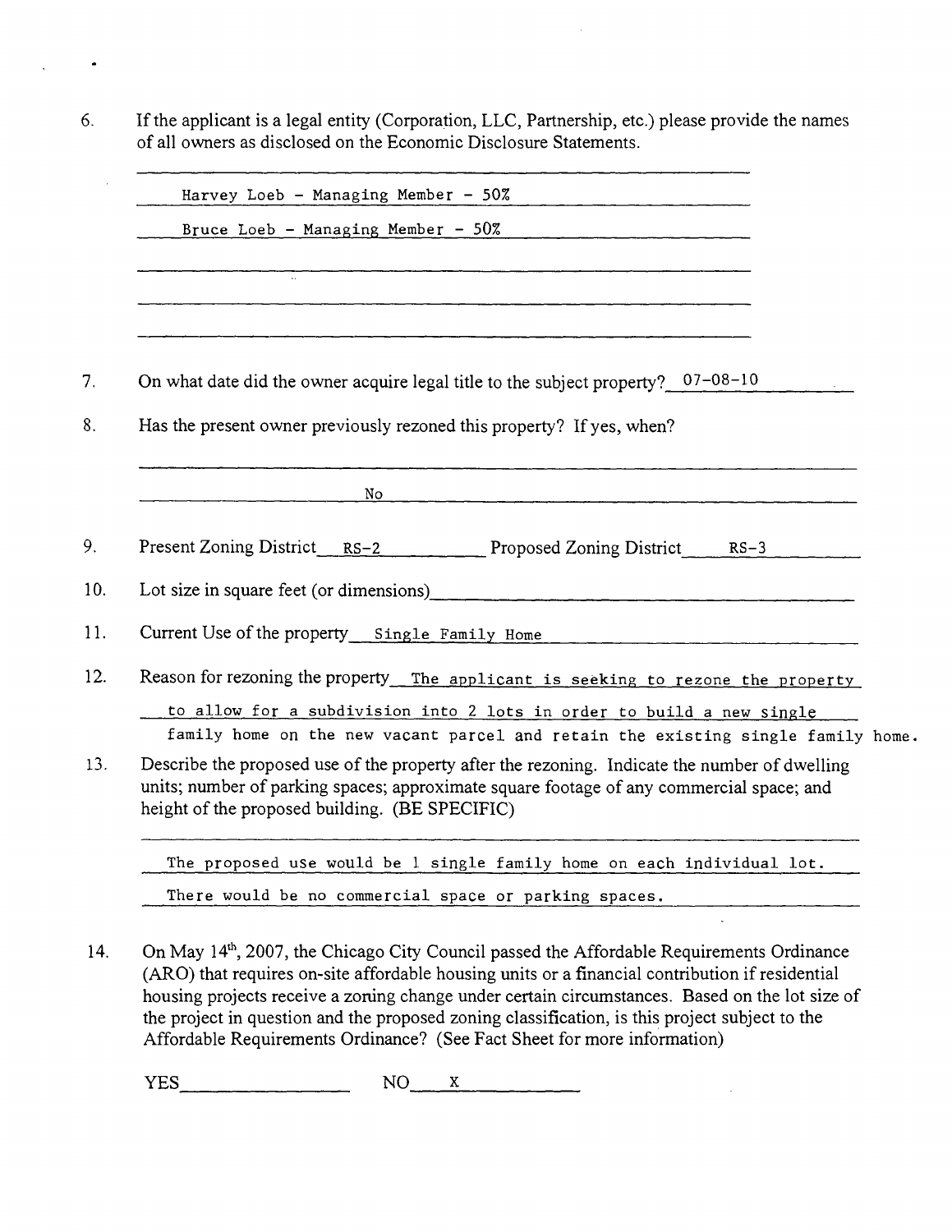|  |  |  | $A_{\rm eff}$ and $A_{\rm eff}$ is a ${\rm GL}_2$ |  |
|--|--|--|---------------------------------------------------|--|
|  |  |  | can be a completed with a contact for             |  |

#### COUNTY OF COOK STATE OF ILLINOIS

Harvey Loeb being first duly swom on oath, states that all of the above statements and the statements contained in the documents submitted herewith are true and correct.

Signature of Applicant Subscribed and Swom to before me this  $\lambda$  $1$ *(* $0$   $\sim$  day of *november* , 20 "OFFICIAL SEAL" Yolanda Rhone Notary Public, State of Illinois Cook County Notar*M* Public My Commission Expires June 10, 2013 **For Office Use Only**  Date of Introduction: <del>ng mga palawaysan na kal</del>awang ka File Number: Ward: Ward: Ward: Ward: Ward: Ward: Ward: Ward: Ward: Ward: Ward: Ward: Ward: Ward: Ward: Ward: Ward: Ward: Ward: Ward: Ward: Ward: Ward: Ward: Ward: Ward: Ward: Ward: Ward: Ward: Ward: Ward: Ward: Ward: Ward: Ward: Ward:  $\mathbb{R}^2$ 大学 医心包的 The man show that the most state of the and a state of

أأراد والمتعارض ومتروح وأوال

أأنتق المعايدات القدار العواقب المعادية المعاملة

**Contract Contract Service**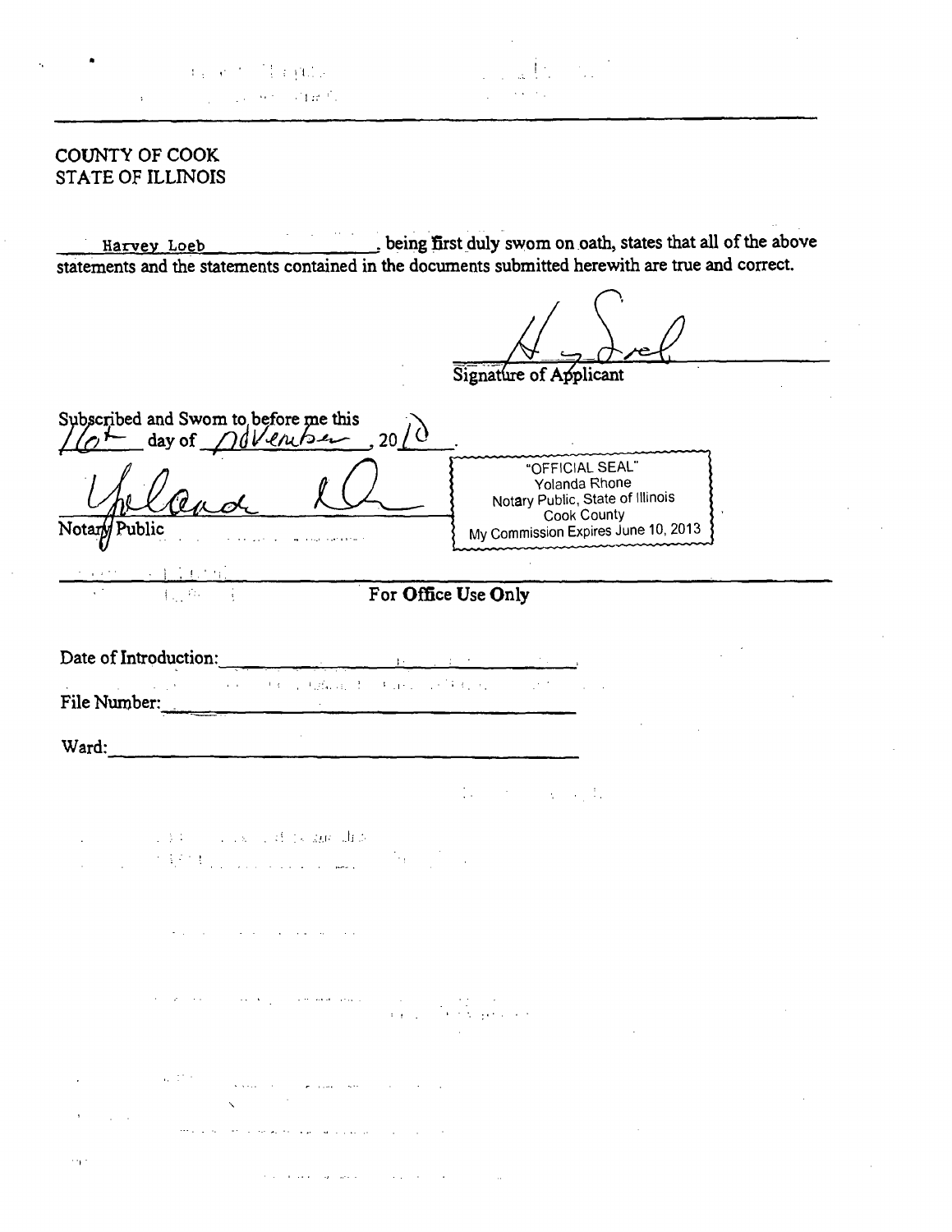"WRITTEN NOTICE" FORM OF AFFIDAVIT (Section 17-13-0107)

Date

Honorable Daniel S. Solis Chairman, Committee on Zoning 121 North LaSalle Street Room 304, City Hall Chicago, Illinois 60602

The undersigned,  $\sqrt{1 + \sqrt{\omega_1 \rho_2 \omega_1}}$ , being first duly swom on oath deposes and states the following:

The undersigned certifies that he has complied with the requirements of Section 17-13-0107 of the Chicago Zoning Ordinance, by sending written notice to such property owners who appear to be the owners of the property within the subject area not solely owned by the applicant, and to the owners of all property within 250 feet in each direction of the lot line of the subject property, exclusive of public roads, streets, alleys and other public ways, or a total distance limited to 400 feet. Said "written notice" was sent by First Class U.S. Mail, no more than 30 days before filing the application. .

The undersigned certifies that the notice contained the address of the property sought to be rezoned; a statement of the intended use of the property; the name and address of the applicant; the name and address of the owner; and a statement that the applicant intends to file the application for a change in zoning on approximately {INSERT DATE}.  $\setminus \setminus^2 \$ 

The undersigned certifies that the applicant has made a bona fide effort to determine the addresses of the parties to be notified under Section 17-13-0107 of the Chicago Zoning Ordinance, and that the accompanying list of names and addresses of surrounding property oven rs within 250 feet of the subject site is a complete list containing the names and addresses of the people required to be served.

Subscribed and Sworn to before me this  $\frac{1}{20}$ to DEC day of **OFFICIAL SEAL** MICHAEL P PERRY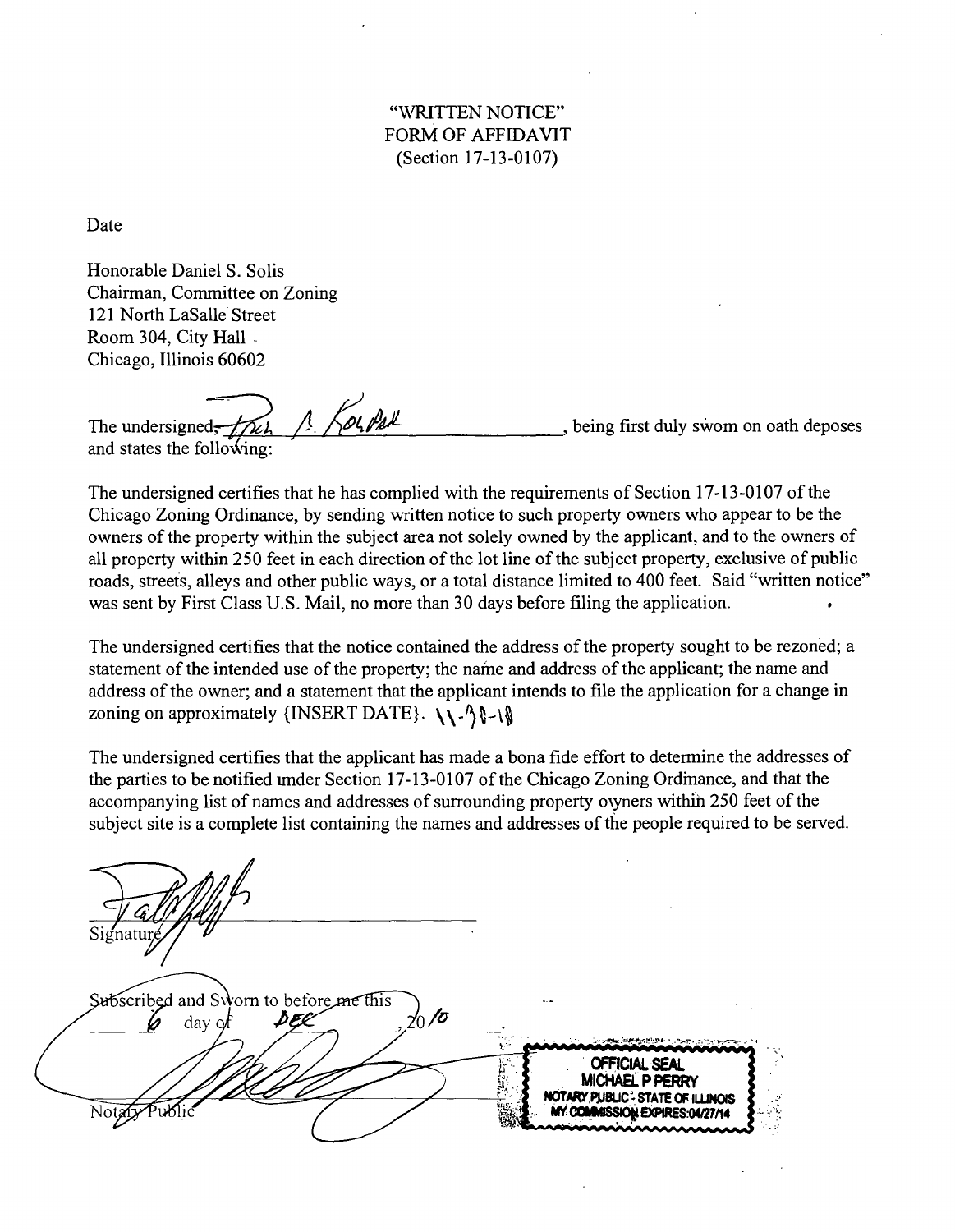**KOLPA K AN D LERNE R** 

A PARTNERSHIP INCLUDING A PROFESSIONAL CORPORATION

ATTORNEYS AT LAW SUITE 202 6767 NORTH MILWAUKEE AVENUE NILES, ILLINOIS 60714

PAUL A. KOLPAK TELEPHONE AND THE SERVICE OF THE SERVICE OF THE SERVICE OF THE SERVICE OF THE SERVICE OF THE SERVICE OF THE SERVICE OF THE SERVICE OF THE SERVICE OF THE SERVICE OF THE SERVICE OF THE SERVICE OF THE SERVICE O

(847) 647-0336 **FACSIMILE** (847) 647-8107

# LETTER OF NOTIFICATION TO PROPERTY OWNERS

November 24, 2010

Dear Property Owner:

In accordance with the requirements for an Amendment to the Chicago Zoning Ordinance, specifically Section 17-13-0107, please be informed that on or about November 30, 2010 the undersigned, will file an application for a change in zoning trom RS-2 to RS-3 on behalfof HLBL, LLC for the property located at 5538-40 S. Mayfield, Chicago, Illinois.

The applicant intends to use the subject property as follows:

The Applicant is seeking to rezone the property to allow for a subdivision into two lots in order to build a new single family home on the new vacant parcel and retain the existing single family home on the other parcel.

HLBL, LLC is located at 1424 E. 53<sup>rd</sup> Street, Suite 208, Chicago, Illinois. The contact person **for this application is PAUL A. KOLPAK, KOLPAK AND LERNER, ATTORNEYS AT LAW, 6767 N. MILWAUKEE AVE., SUITE 202, NILES, IL 60714.** 

**The telephone number for the contact person is 847-647-0336.** 

The applicant, HLBL, LLC is the owner of the property being rezoned.

PLEASE note that the applicant is not seeking to rezone or purchase your property. The applicant is required by law to send this notice because you own the property within 250 feet of the property to be rezoned.

Very Truly Yours,

pak, Attomey for Applicant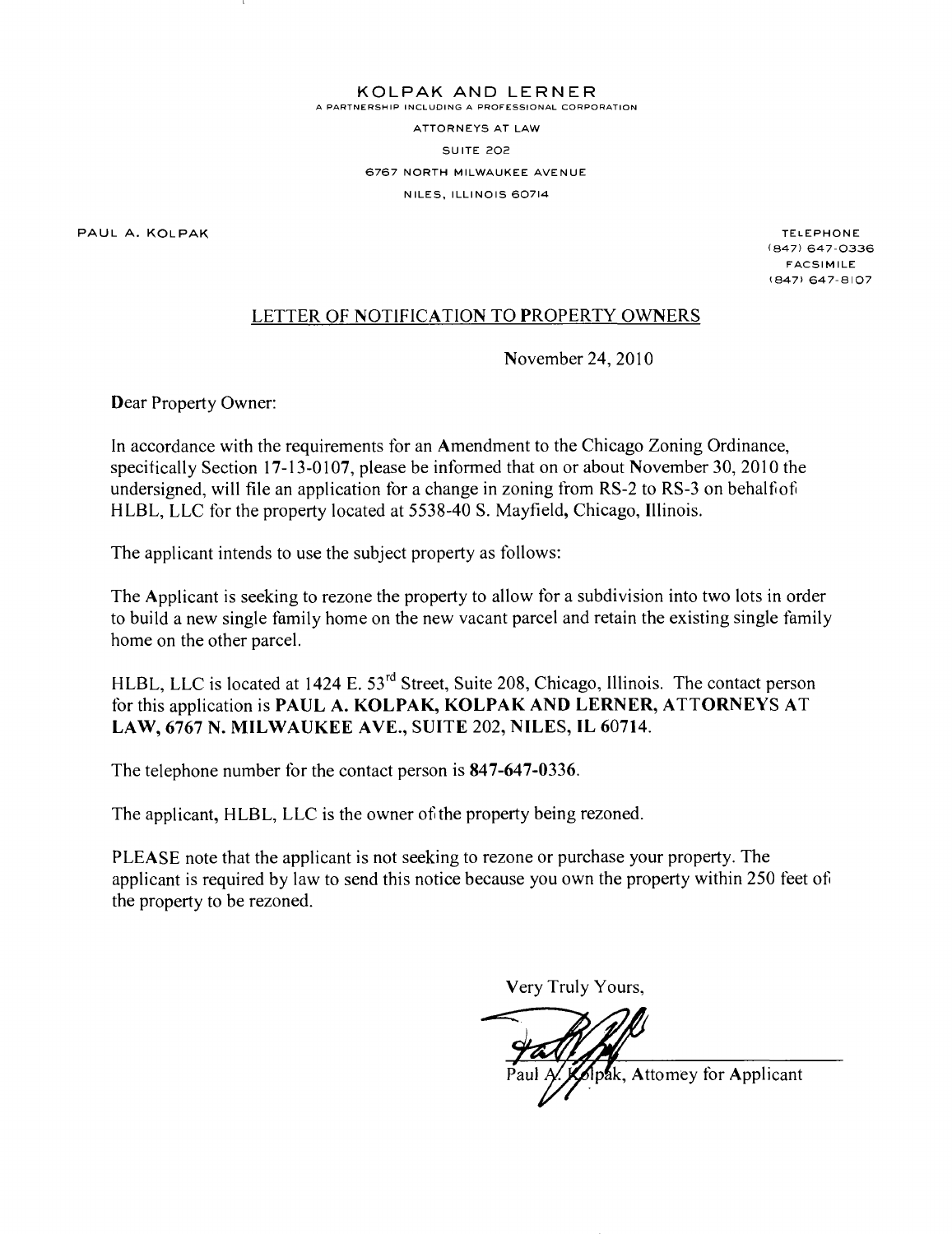#### CITY OF CHICAGO ECONOMIC DISCLOSURE STATEMENT AND AFFIDAVIT

#### SECTION I -- GENERAL INFORMATION

 $\frac{1}{\sqrt{2}}$ 

 $\Lambda$ . Legal name of the Disclosing Party submitting this EDS. Include  $d/b/a/$  if applicable:

HLBL, LLC

#### Check ONE of the following three boxes:

Indicate whether the Disclosing Party submitting this EDS is:

- 1. [x] the Applicant
	- OR
- 2. [ ] a legal entity holding a direct or indirect interest in the Applicant. State the legal name of the Applicant in which the Disclosing Party holds an interest: OR
- 3. [ ] a legal entity with a right of control (see Section II.B.l.) State the legal name of the entity in which the Disclosing Party holds a right of control:

B. Business address of the Disclosing Party: \_1424 E. 53rd Street, Suite 208 \_Chicago, IL 60615

C. Telephone:  $312-802-4600$  Fax:  $\frac{1}{2}\text{Ex}$ : Email:  $\frac{1}{2}\text{Ex}$ 

D. Name of contact person: Harvey Loeb

E. Federal Employer Identification No. (if you have one):

F. Brief description of contract, transaction or other undertaking (referred to below as the "Matter") to which this EDS pertains, (Include project number and location of property, if applicable):

 $\sqrt{38}$  /  $\sqrt{7}$   $\sqrt{2}$  /  $\sqrt{14}$   $\sqrt{14}$   $\sqrt{14}$   $\sqrt{14}$   $\sqrt{14}$   $\sqrt{14}$   $\sqrt{14}$   $\sqrt{14}$   $\sqrt{14}$   $\sqrt{14}$   $\sqrt{14}$   $\sqrt{14}$   $\sqrt{14}$   $\sqrt{14}$   $\sqrt{14}$   $\sqrt{14}$   $\sqrt{14}$   $\sqrt{14}$   $\sqrt{14}$   $\sqrt{14}$   $\sqrt{14}$   $\sqrt$ in order to build a new single family home on the new vacant lot and keep the existing home

G. Which City agency or department is requesting this EDS? Dept. of Zoning on the other lot.

If the Matter is a contract being handled by the City's Department of Procurement Services, please complete the following:

Specification # and Contract #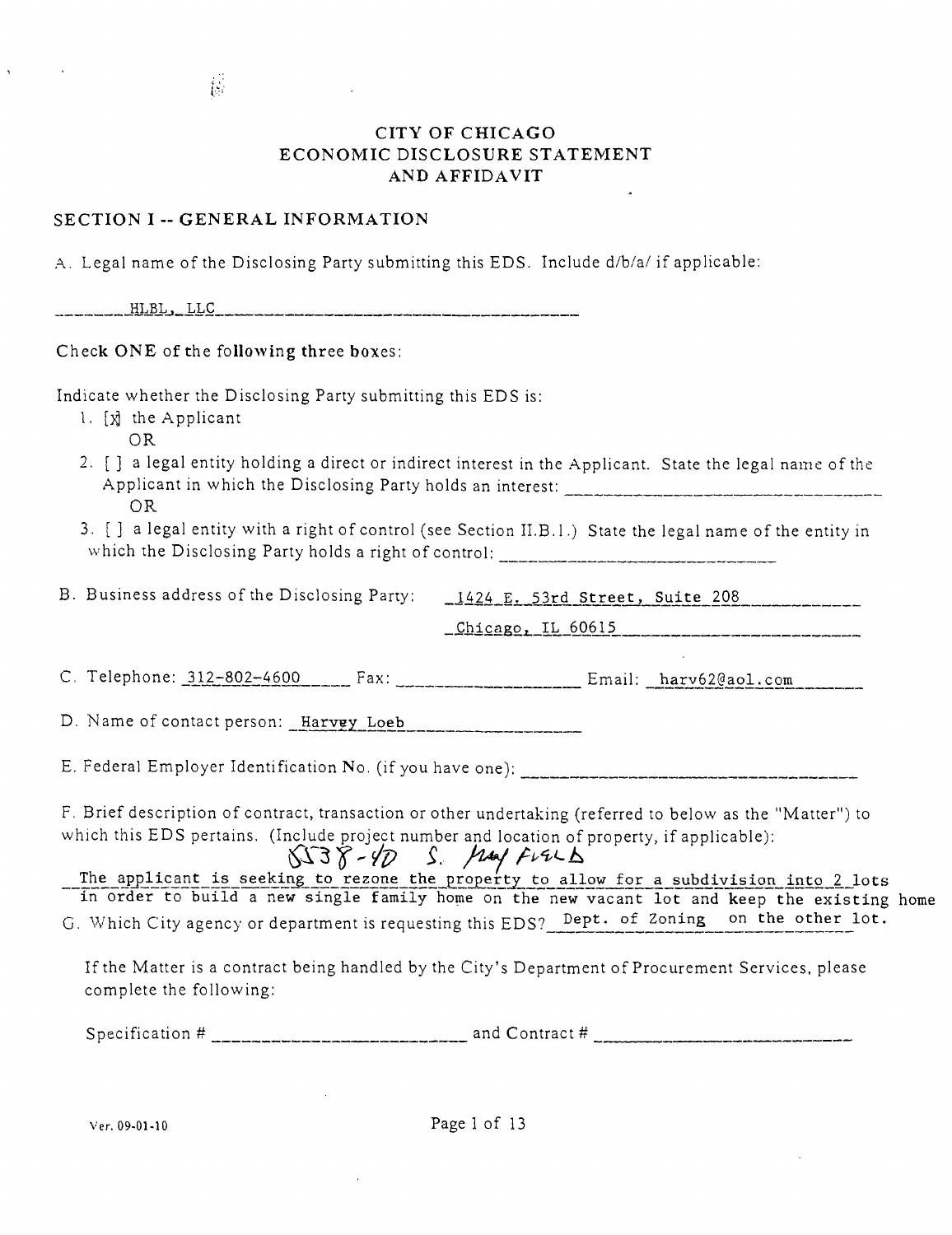# **SECTION II - DISCLOSURE OF OWNERSHIP INTERESTS**

# A. NATURE OF THE DISCLOSING PARTY

| Indicate the nature of the Disclosing Party: |                                                          |
|----------------------------------------------|----------------------------------------------------------|
| [] Person                                    | [x] Limited liability company                            |
| [] Publicly registered business corporation  | [] Limited liability partnership                         |
| [] Privately held business corporation       | [] Joint venture                                         |
| [] Sole proprietorship                       | [] Not-for-profit corporation                            |
| [] General partnership                       | (Is the not-for-profit corporation also a $501(c)(3)$ )? |
| [] Limited partnership                       | $\lceil \cdot \rceil$ Yes<br>$\lceil \cdot \rceil$ No    |
| $\lceil \cdot \rceil$ Trust                  | [] Other (please specify)                                |
|                                              |                                                          |
|                                              |                                                          |

2. For legal entities, the state (or foreign country) of incorporation or organization, if applicable:

Illinois

3. For legal entities not organized in the State of Illinois: Has the organization registered to do business in the State of Illinois as a foreign entity?

 $[\ ]$  Yes  $[\ ]$  No  $[\ ]$  N/A

B. IF THE DISCLOSING PARTY IS A LEGAL ENTITY:

1. List below the full names and titles of all executive officers and all directors of the entity, NOTE: For not-for-profit corporations, also list below all members, if any, which are legal entities. If there are no such members, write "no members." For trusts, estates or other similar entities, list below the legal titleholder(s),

If the entity is a general partnership, limited partnership, limited liability company, limited liability partnership or joint venture, list below the name and title of each general partner, managing member, manager or any other person or entity that controls the day-to-day management of the Disclosing Party. NOTE: Each legal entitv listed below must submit an EDS on its own behalf

2. Please provide the following information concerning each person or entity having a direct or indirect beneficial interest (including ownership) in excess of 7.5% of the Disclosing Party. Examples of such an interest include shares in a corporation, partnership interest in a partnership or joint venture,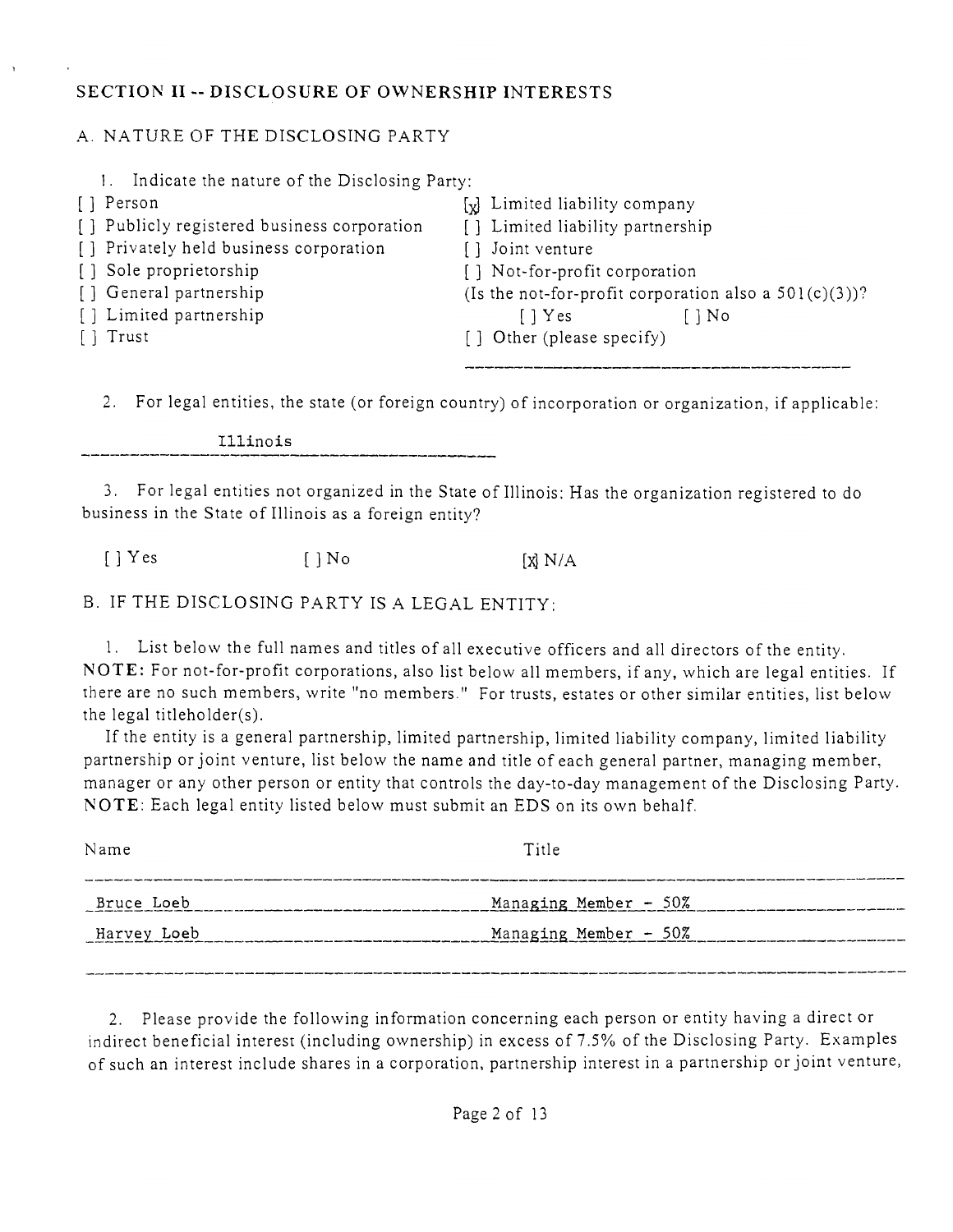interest of a member or manager in a limited liability company, or interest of a beneficiary of a trust, estate or other similar entity. If none, state "None." NOTE: Pursuant to Section 2-154-030 of the Municipal Code of Chicago ("Municipal Code"), the City may require any such additional information from any applicant which is reasonably intended to achieve full disclosure.

| Name       | <b>Business Address</b> | Percentage Interest in the<br>Disclosing Party |
|------------|-------------------------|------------------------------------------------|
| Bruce Loeb |                         | 50%                                            |
| Havey Loeb |                         | 50%                                            |
|            |                         |                                                |

## SECTION III -- BUSINESS RELATIONSHIPS WITH CITY ELECTED OFFICIALS

Has the Disclosing Party had a "business relationship," as defined in Chapter 2-156 of the Municipal Code, with any City elected official in the 12 months before the date this EDS is signed?

 $\begin{bmatrix} \end{bmatrix}$  Yes  $\begin{bmatrix} \mathbf{x} \end{bmatrix}$  No

If yes. please identify below the name(s) of such City elected official(s) and describe such relationship(s):

| N/A |                                                                                                                   |
|-----|-------------------------------------------------------------------------------------------------------------------|
|     | المسالا المستر المستر المسار المسار المسار بالمسار المتعرف والمتراث والمراكب المسار مستسر ومسار بسائد المرمود مست |

# **SECTION IV - DISCLOSURE OF SUBCONTRACTORS AND OTHER RETAINED PARTIES**

The Disclosing Party must disclose the name and business address of each subcontractor, attorney, lobbyist, accountant, consultant and any other person or entity whom the Disclosing Party has retained or expects to retain in connection with the Matter, as well as the nature of the relationship, and the total amount of the fees paid or estimated to be paid. The Disclosing Party is not required to disclose employees who are paid solely through the Disclosing Party's regular payroll.

"Lobbyist" means any person or entity who undertakes to influence any legislative or administrative action on behalf of any person or entity other than:  $(1)$  a not-for-profit entity, on an unpaid basis, or  $(2)$ himself "Lobbyist" also means any person or entity any part of whose duties as an employee of another includes undertaking to influence any legislative or administrative action.

If the Disclosing Party is uncertain whether a disclosure is required under this Section, the Disclosing Party must either ask the City whether disclosure is required or make the disclosure.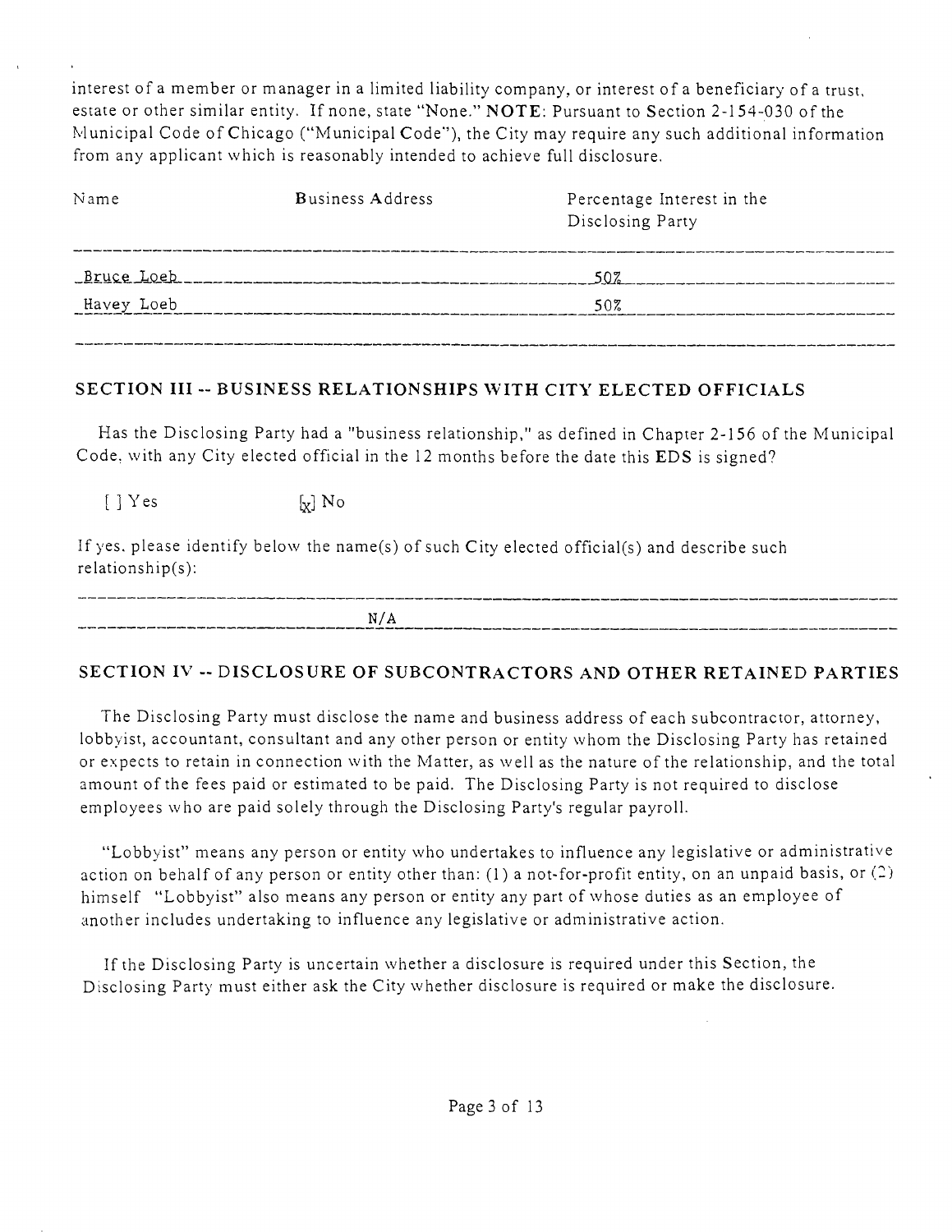Name (indicate whether Business Relationship to Disclosing Party Fees (indicate whether

retained or anticipated Address (subcontractor, attorney, paid or estimated.) NOTE: to be retained) lobbyist, etc.) "hourly rate" or "t.b.d." is

not an acceptable response.

Paul A. Kolpak \_\_ 6767 N. Milwaukee Ave., Niles, IL \_ Attorney/Lobbyist \_\_ \$4000.00

(Add sheets if necessary)

**[ ] Check here if the Disclosing Party has not retained, nor expects to retain, any such persons or entities.** 

#### **SECTION V - CERTIFICATIONS**

#### A. COURT-ORDERED CHILD SUPPORT COMPLIANCE

Under Municipal Code Section 2-92-415, substantial owners of business entities that contract with the Cily must remain in compliance with their child support obligations throughout the contract's term.

Has any person who directly or indirectly owns 10% or more of the Disclosing Party been declared in arrearage on any child support obligations by any Illinois court of competent jurisdiction?

| $\begin{bmatrix} \end{bmatrix}$ Yes | $[x]$ No | [] No person directly or indirectly owns 10% or more of the |
|-------------------------------------|----------|-------------------------------------------------------------|
|                                     |          | Disclosing Party.                                           |

If "Yes," has the person entered into a court-approved agreement for payment of all support owed and is the person in compliance with that agreement?

 $[ ]$  Yes  $[ ]$  No

## B, FURTHER CERTIFICATIONS

1. Pursuant to Municipal Code Chapter 1-23, Article I ("Article I")(which the Applicant should consult for defined terms (e.g., "doing business") and legal requirements), ifthe Disclosing Party submitting this EDS is the Applicant and is doing busmess with the City, then the Disclosing Party certifies as follows: (i) neither the Applicant nor any controlling person is currently indicted or charged with, or has admitted guilt of, or has ever been convicted of, or placed under supervision for, any criminal offense involving actual, attempted, or conspiracy to commit bribery, theft, fraud, forgery, perjury, dishonesty or deceit against an officer or employee of the City or any sister agency; and (ii) the Applicant understands and acknowledges that compliance with Article I is a continuing requirement for doing business with the City, NOTE: If Article I applies to the Applicant, the permanent compliance timeframe in Article I supersedes some five-year compliance timeframes in certifications 2 and 3 below.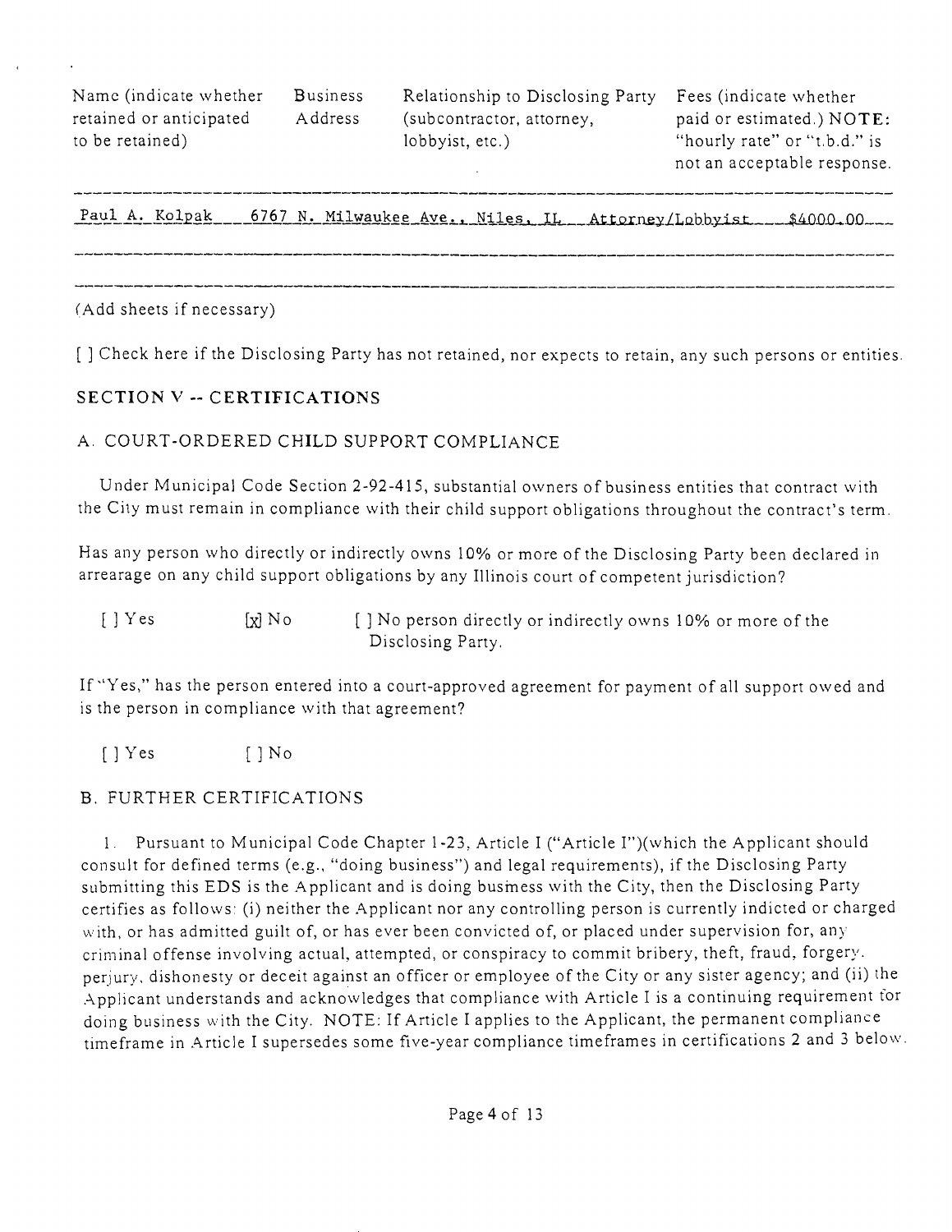2. The Disclosing Party and, if the Disclosing Party is a legal entity, all of those persons or entities identified in Section II,B,1, of this EDS:

- a. are not presently debarred, suspended, proposed for debarment, declared ineligible or voluntarily excluded from any transactions by any federal, state or local unit of government;
- b. have not, within a five-year period preceding the date of this EDS, been convicted of a criminal offense, adjudged guilty, or had a civil judgment rendered against them in connection with: obtaining, attempting to obtain, or performing a public (federal, state or local) transaction or contract under a public transaction; a violation of federal or state antitrust statutes; fraud; embezzlement; theft; forgery; bribery; falsification or destruction of records; making false statements; or receiving stolen property;
- c. are not presently indicted for, or criminally or civilly charged by, a governmental entity (federal, state or local) with committing any of the offenses set forth in clause B,2.b, of this Section V;
- d. have not, within a five-year period preceding the date ofthis EDS, had one or more public transactions (federal, state or local) terminated for cause or default; and
- e. have not, within a five-year period preceding the date of this EDS, been convicted, adjudged guilty, or found liable in a civil proceeding, or in any criminal or civil action, including actions concerning environmental violations, instituted by the City or by the federal government, any state, or any other unit of local government,
- 3. The certifications in subparts 3, 4 and 5 concern:
- the Disclosing Party;

• any "Contractor" (meaning any contractor or subcontractor used by the Disclosing Party in connection with the Matter, including but not limited to all persons or legal entities disclosed under Section IV, "Disclosure of Subcontractors and Other Retained Parties");

• any "Affiliated Entity" (meaning a person or entity that, directly or indirectly: controls the Disclosing Party, is controlled by the Disclosing Party, or is, with the Disclosing Party, under common control of another person or entity. Indicia of control include, without limitation: interlocking management or ownership; identity of interests among family members, shared facilities and equipment; common use of employees; or organization of a business entity following the ineligibility of a business entity to do business with federal or state or local government, including the City, using substantially the same management, ownership, or principals as the ineligible entity); with respect to Contractors, the term Affiliated Entity means a person or entity that directly or indirectly controls the Contractor, is controlled by it, or, with the Contractor, is under common control of another person or entity;

• any responsible official of the Disclosing Party, any Contractor or any Affiliated Entity or any ether official, agent or employee ofthe Disclosing Party, any Contractor or any Affiliated Entity, acting pursuant to the direction or authorization of a responsible official of the Disclosing Party, any Contractor or any Affiliated Entity (collectively "Agents").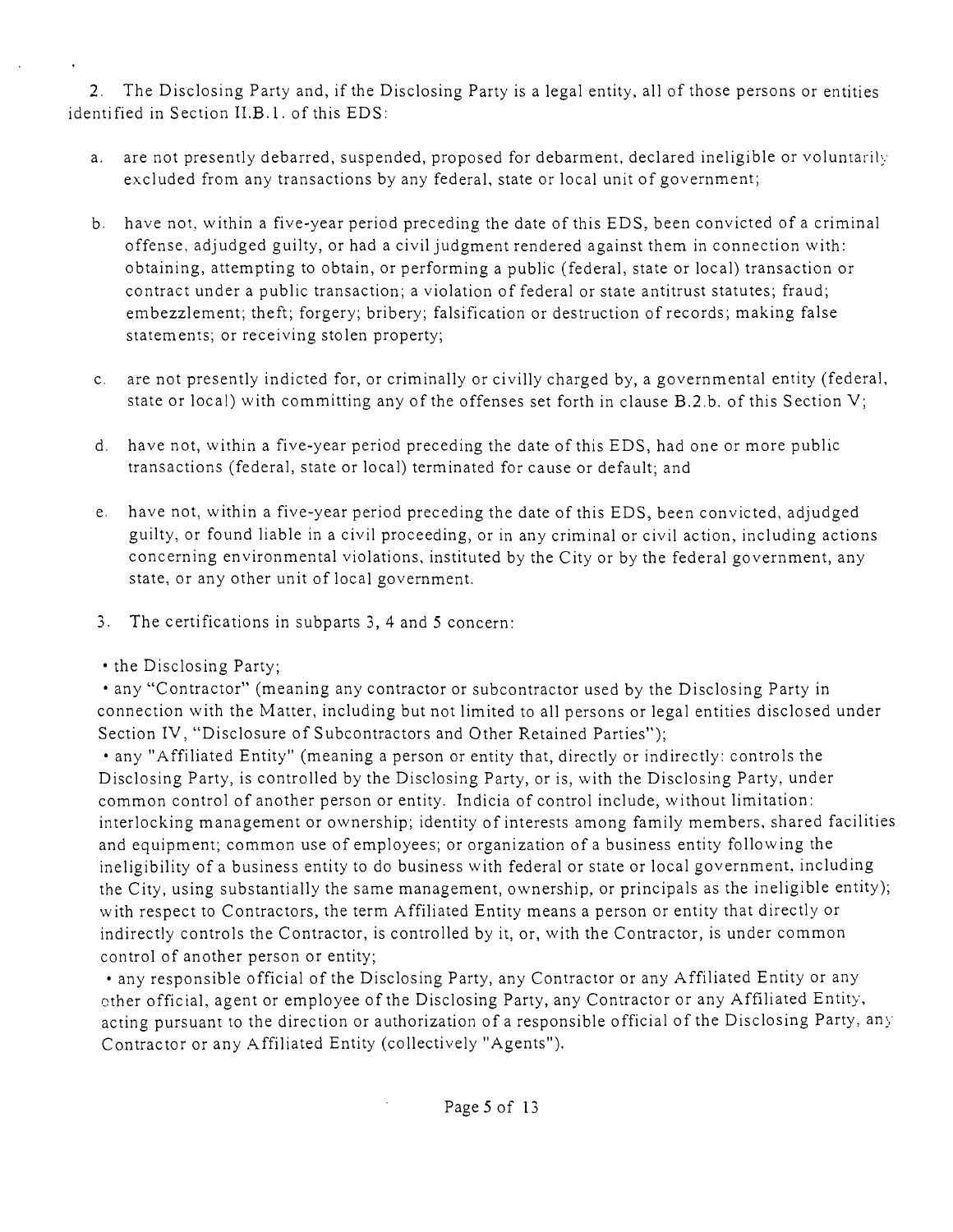Neither the Disclosing Party, nor any Contractor, nor any Affiliated Entity of either the Disclosing Party or any Contractor nor any Agents have, during the five years before the date this EDS is signed, or, with respect to a Contractor, an Affiliated Entity, or an Affiliated Entity of a Contractor during the five years before the date of such Contractor's or Affiliated Entity's contract or engagement in connection with the Matter:

- a. bribed or attempted to bribe, or been convicted or adjudged guilty of bribery or attempting to bribe, a public officer or employee of the City, the State of Illinois, or any agency of the federal government or of any state or local government in the United States of America, in that officer's or employee's official capacity;
- b. agreed or colluded with other bidders or prospective bidders, or been a party to any such agreement, or been convicted or adjudged guilty of agreement or collusion among bidders or prospective bidders, in restraint of freedom of competition by agreement to bid a fixed price or otherwise; or
- **c.** made an admission of such conduct described in a. or b. above that is a matter of record, but have not been prosecuted for such conduct; or
- d. violated the provisions of Municipal Code Section 2-92-610 (Living Wage Ordinance).

4. Neither the Disclosing Party, Affiliated Entity or Contractor, or any of their employees, officials, agents or partners, is barred from contracting with any unit of state or local government as a result of engaging in or being convicted of (I) bid-rigging in violation of 720 ILCS 5/33E-3; (2) bid-rotating in violation of 720 ILCS 5/33E-4; or (3) any similar offense of any state or of the United States of .America that contains the same elements as the offense of bid-rigging or bid-rotating,

5. Neither the Disclosing Party nor any Affiliated Entity is listed on any of the following lists maintained by the Office of Foreign Assets Control ofthe U.S. Department of the Treasury or the Bureau of Industry and Security of the U.S. Department of Commerce or their successors: the Specially Designated Nationals List, the Denied Persons List, the Unverified List, the Entity List and the Debarred List.

6. The Disclosing Party understands and shall comply with the applicable requirements of Chapters 2-55 (Legislative Inspector General), 2-56 (Inspector General) and 2-156 (Governmental Ethics) of the Municipal Code.

7. If the Disclosing Party is unable to certify to any of the above statements in this Part B (Further Certifications), the Disclosing Party must explain below:

| N/A |  |
|-----|--|
|     |  |
|     |  |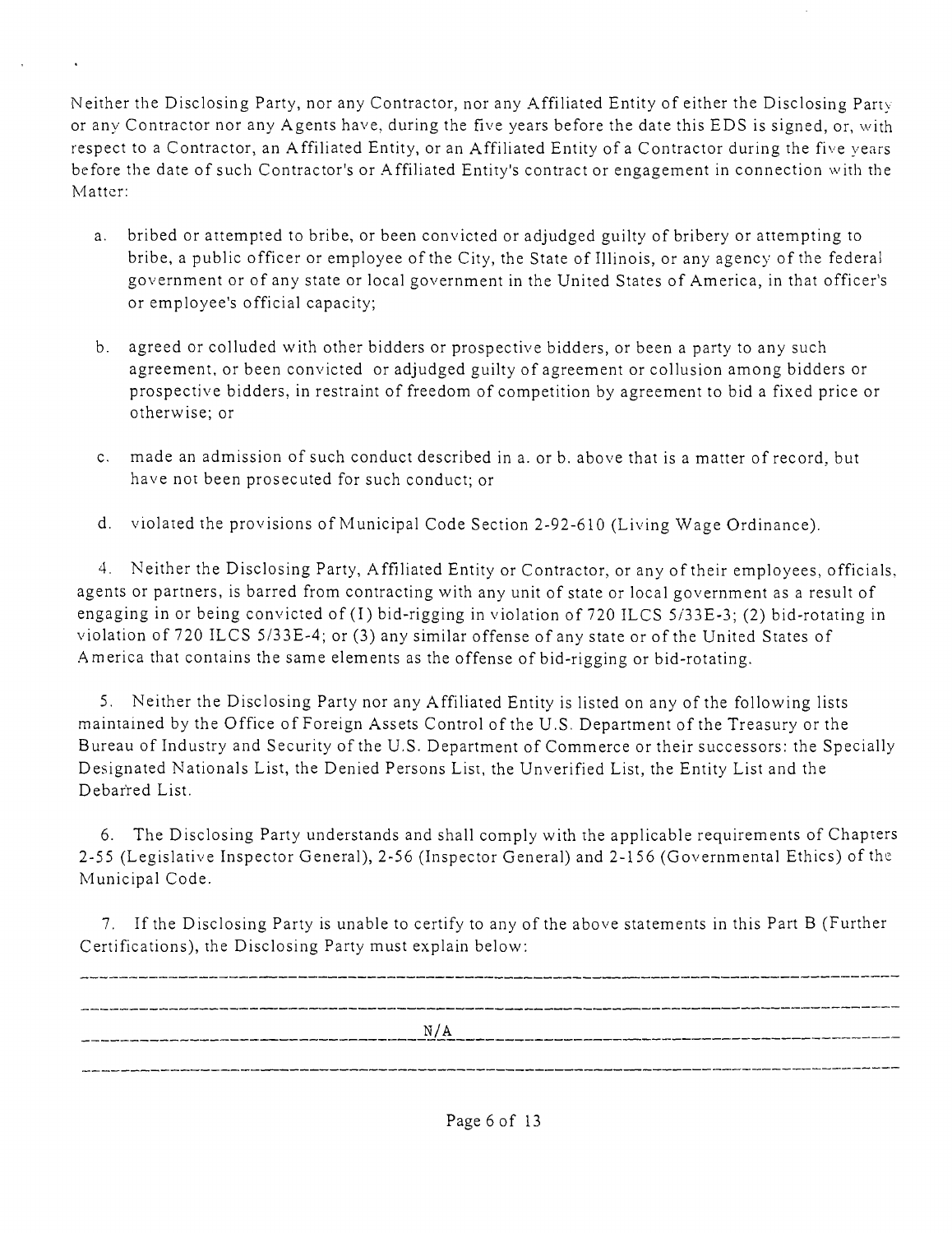If the letters "NA," the word "None," or no response appears on the lines above, it will be conclusively presumed that the Disclosing Party certified to the above statements.

C. CERTIFICATION OF STATUS AS FINANCIAL INSTITUTION

1. The Disclosing Party certifies that the Disclosing Party (check one)

 $[ \ ]$  is  $[X]$  is not

a "financial institution" as defined in Section 2-32-455(b) of the Municipal Code,

2. If the Disclosing Party IS a financial institution, then the Disclosing Party pledges:

"\Vc are not and will not become a predatory lender as defined in Chapter 2-32 of the Municipal Code. We further pledge that none of our affiliates is, and none of them will become, a predatory lender as defined in Chapter 2-32 of the Municipal Code. We imderstand that becoming a predatory lender or becoming an affiliate of a predatory lender may result in the loss of the privilege of doing business with the City."

If the Disclosing Party is unable to make this pledge because it or any of its affiliates (as defined in Section 2-32-455(b) of the Municipal Code) is a predatory lender within the meaning of Chapter 2-32 of the Municipal Code, explain here (attach additional pages if necessary):

N/A

If the letters "NA, " the word "None," or no response appears on the lines above, it will be conclusively presumed that the Disclosing Party certified to the above statements.

# D. CERTIFICATION REGARDING INTEREST IN CITY BUSINESS

.A.ny words or terms that are defined in Chapter 2-156 of the Municipal Code have the same meanings when used in this Part D.

I. In accordance with Section 2-156-110 of the Municipal Code: Does any official or employee of the City have a financial interest in his or her own name or in the name of any other person or entity in the Matter?

 $[$   $]$   $Y$  es  $[X]$   $N<sub>o</sub>$ 

NOTE: If you checked "Yes" to Item D.l. , proceed to Items D,2, and D.3. If you checked "No" to Item D.1., proceed to Part E.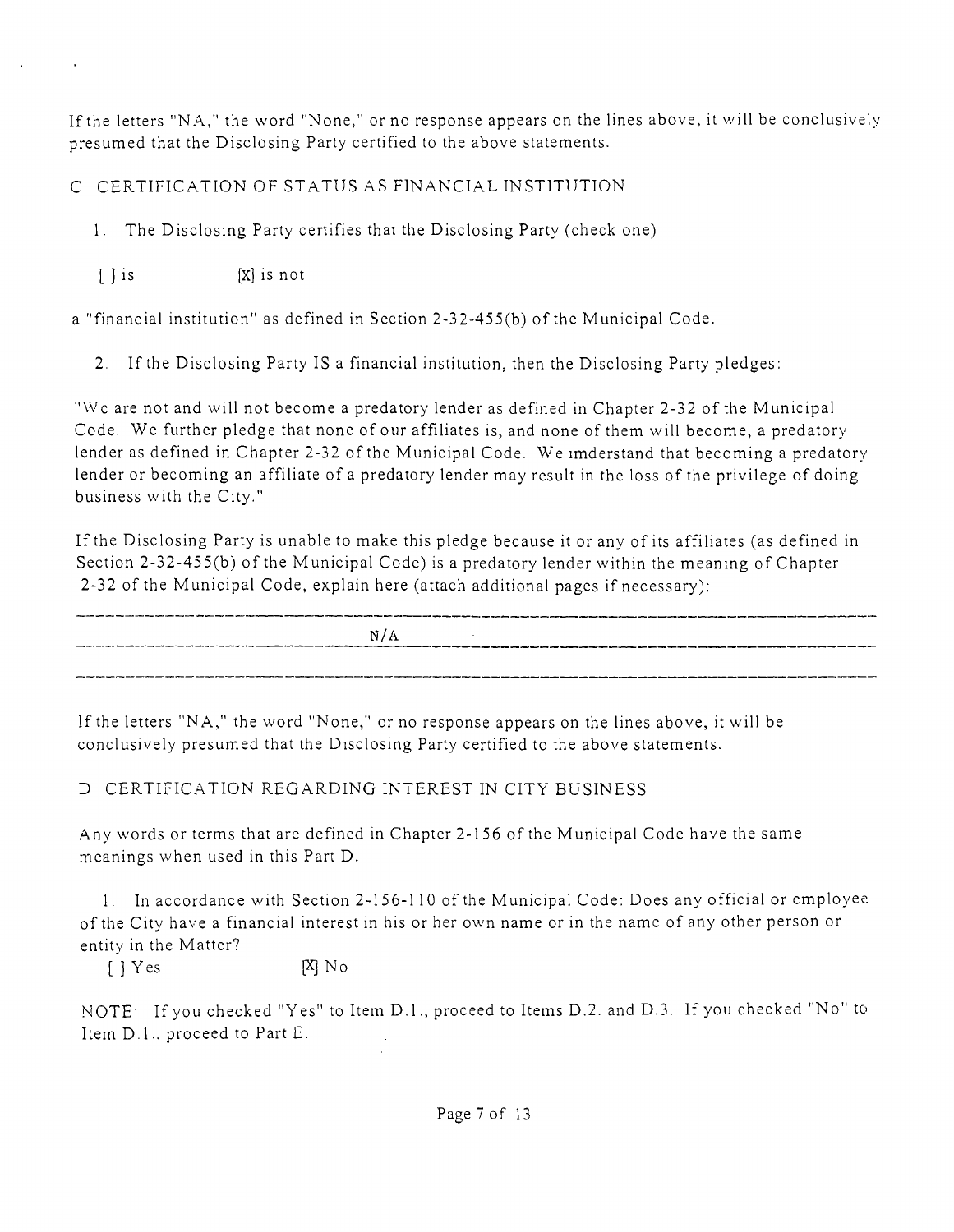2. Unless sold pursuant to a process of competitive bidding, or otherwise permitted, no City elected official or employee shall have a financial interest in his or her own name or in the name of any other person or entity in the purchase of any property that (i) belongs to the City, or (ii) is sold for taxes or assessments, or (iii) is sold by virtue of iegal process at the suit of the City (collectively, "City Property Sale"). Compensation for property taken pursuant to the City's eminent domain power does not constitute a financial interest within the meaning of this Part D.

Does the Matter involve a City Property Sale?

 $[\ ]$  Yes  $[\ ]$  No

3. If you checked "Yes" to Item D.l. , provide the names and business addresses of the City officials or employees having such interest and identify the nature of such interest:

| Name | Business Address                                                                                               | Nature of Interest |
|------|----------------------------------------------------------------------------------------------------------------|--------------------|
|      |                                                                                                                |                    |
|      | , dans als de la component amb de la component amb de la component de la component de la component de la compo |                    |

4. The Disclosing Party further certifies that no prohibited financial interest in the Matter will be acquired by any City official or employee.

# E. CERTIFICATION REGARDING SLAVERY ERA BUSINESS

Please check either 1. or 2, below. If the Disclosing Party checks 2., the Disclosing Party must disclose below or in an attachment to this EDS all information required by paragraph 2, Failure to comply with these disclosure requirements may make any contract entered into with the City in connection with the Matter voidable by the City.

 $\frac{X}{A}$  1. The Disclosing Party verifies that the Disclosing Party has searched any and all records of the Disclosing Party and any and all predecessor entities regarding records of investments or profits from slavery or slaveholder insurance policies during the slavery era (including insurance policies issued to slaveholders that provided coverage for damage to or injury or death of their slaves), and the Disclosing Party has found no such records.

 $\sim$  2. The Disclosing Party verifies that, as a result of conducting the search in step 1 above, the Disclosing Party has found records of investments or profits from slavery or slaveholder insurance policies. The Disclosing Party verifies that the following constitutes full disclosure of all such records, including the names of anv and all slaves or slaveholders described in those records: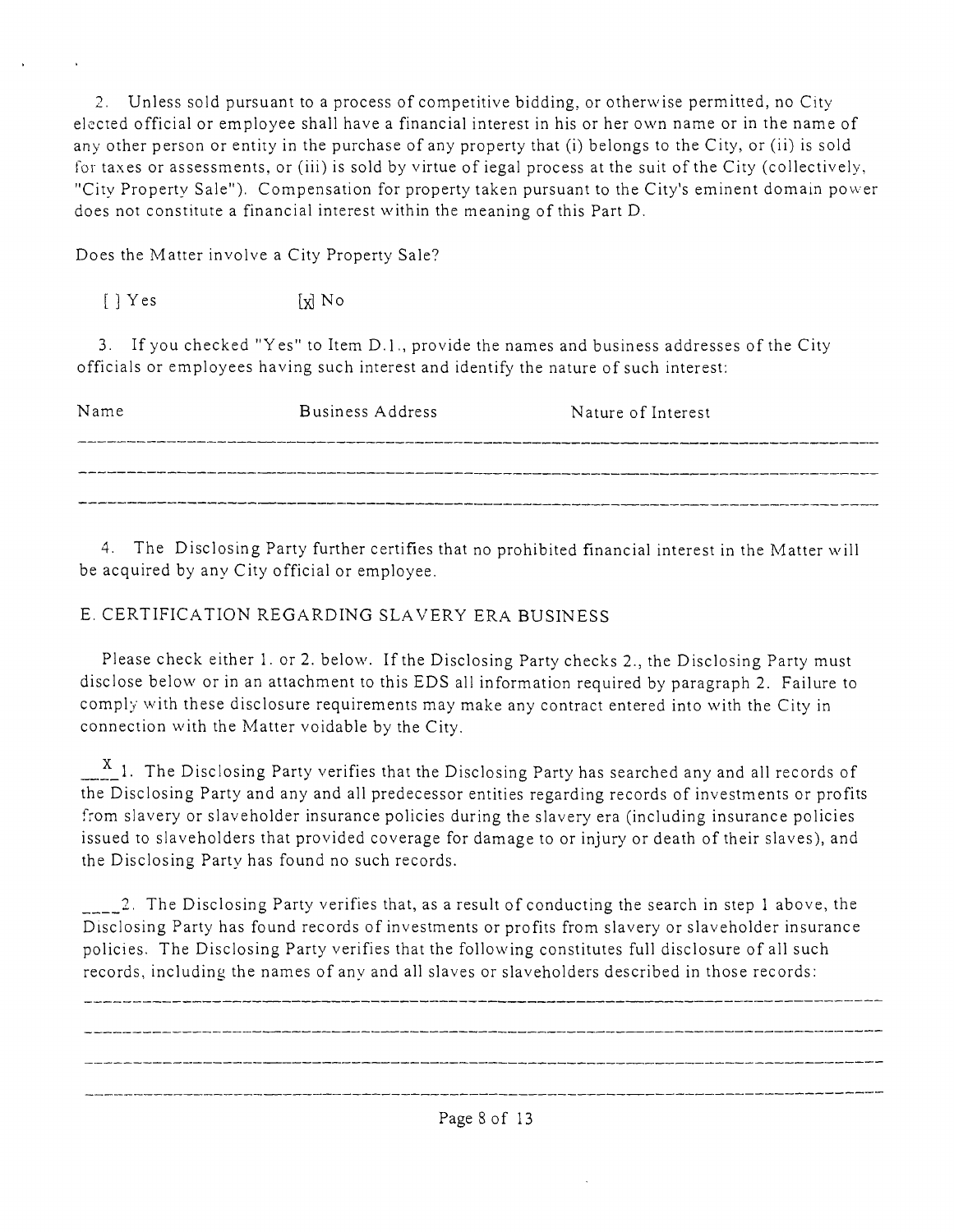# **SECTION VI - CERTIFICATIONS FOR FEDERALLY FUNDED MATTERS**

NOTE: If the Matter is federally funded, complete this Section VI. If the Matter is not federally funded, proceed to Section VII. For purposes of this Section VI, tax credits allocated by the City and proceeds of debt obligations of the City are not federal funding,

# A. CERTIFICATION REGARDING LOBBYING

1, List below the names of all persons or entities registered under the federal Lobbying Disclosure Act of 1995 who have made lobbying contacts on behalfof the Disclosing Party with respect to the Matter: (Add sheets if necessary):

| _________________ | ______ |
|-------------------|--------|
| N/<br>N/A         |        |
|                   |        |

(Ifno explanation appears or begins on the lines above, or if the letters "NA" or if the word "None" appear, it will be conclusively presumed that the Disclosing Party means that NO persons or entities registered under the Lobbying Disclosure Act of 1 995 have made lobbying contacts on behalf of the Disclosing Party with respect to the Matter.)

2. The Disclosing Party has not spent and will not expend any federally appropriated funds to pay any person or entity listed in Paragraph A.l , above for his or her lobbying activities or to pay any person or entity to influence or attempt to influence an officer or employee of any agency, as defined by applicable federal law, a member of Congress, an officer or employee of Congress, or an employee of a member of Congress, in connection with the award of any federally funded contract, makmg any federally funded grant or loan, entering into any cooperative agreement, or to extend, continue, renew, amend, or modify any federally funded contract, grant, loan, or cooperative agreement,

3. The Disclosing Party will submit an updated certification at the end of each calendar quarter in which there occurs any event that materially affects the accuracy of the statements and information set forth in paragraphs  $A.1$ , and  $A.2$ , above.

4. The Disclosing Party certifies that either: (i) it is not an organization described in section  $501(c)(4)$  of the Internal Revenue Code of 1986; or (ii) it is an organization described in section 501(c)(4) of the Internal Revenue Code of 1986 but has not engaged and will not engage in "Lobbying .A ctivities".

5. If the Disclosing Party is the Applicant, the Disclosing Party must obtain certifications equal in form and substance to paragraphs A.1. through A.4, above from all subcontractors before it awards any subcontract and the Disclosing Party must maintain all such subcontractors' certifications for the duration ofthe Matter and must make such certifications promptly available to the City upon request.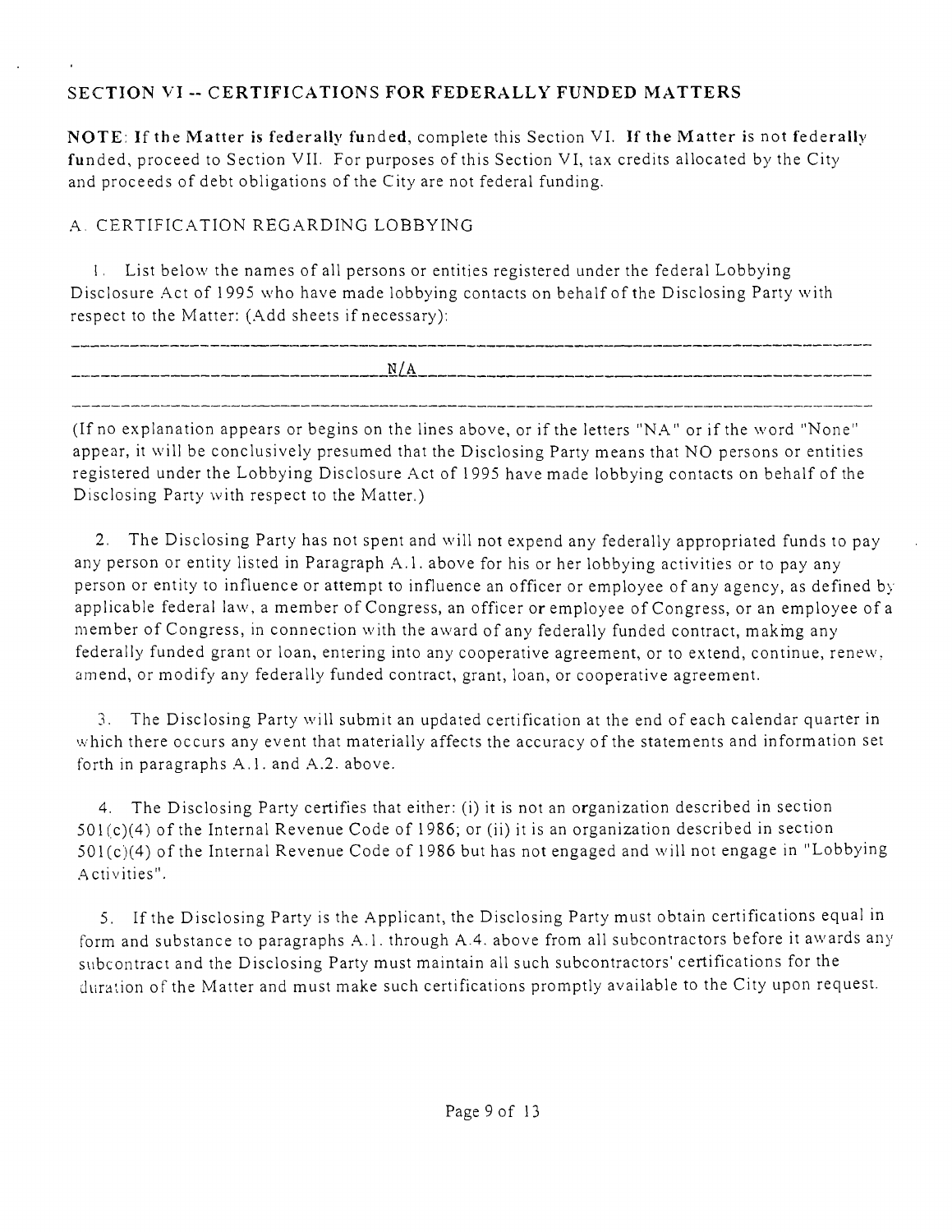# B. CERTIFICATION REGARDING EQUAL EMPLOYMENT OPPORTUNITY

If the Matter is federally funded, federal regulations require the Applicant and all proposed subcontractors to submit the following information with their bids or in writing at the outset of negotiations.

Is the Disclosing Party the Applicant?

[] Yes [] No

If "Yes," answer the three questions below:

1. Have you developed and do you have on file affirmative action programs pursuant to applicable federal regulations? (See 41 CFR Part 60-2.)

 $[$   $]$   $Y$ es  $[$   $]$   $N$ o

2. Have you filed with the Joint Reporting Committee, the Director of the Office of Federal Contract Compliance Programs, or the Equal Employment Opportunity Commission all reports due under the applicable filing requirements?

 $[$   $]$   $Y$  es  $[$   $]$   $N$  o

3. Have you participated in any previous contracts or subcontracts subject to the equal opportunity clause?

 $[$   $]$   $Y$  es  $[$   $]$   $N$  o

If you checked "No" to question 1. or 2. above, please provide an explanation:

# **SECTION VII - ACKNOWLEDGMENTS, CONTRACT INCORPORATION, COMPLIANCE, PENALTIES, DISCLOSURE**

The Disclosing Party understands and agrees that:

A. The certifications, disclosures, and acknowledgments contained in this EDS will become part of any contract or other agreement between the Applicant and the City in connection with the Matter, whether procurement, City assistance, or other City action, and are material inducements to the City's execution ofany contract or taking other action with respect to the Matter. The Disclosing Party understands that it must comply with all statutes, ordinances, and regulations on which this EDS is based.

B. The City's Governmental Ethics and Campaign Financing Ordinances, Chapters 2-156 and 2-164 of the Municipal Code, impose certain duties and obligations on persons or entities seeking City contracts, work, business, or transactions. The full text of these ordinances and a training program is available on line at www.citvofchicago.org/Ethics, and may also be obtained from the City's Board of Ethics, 740 N.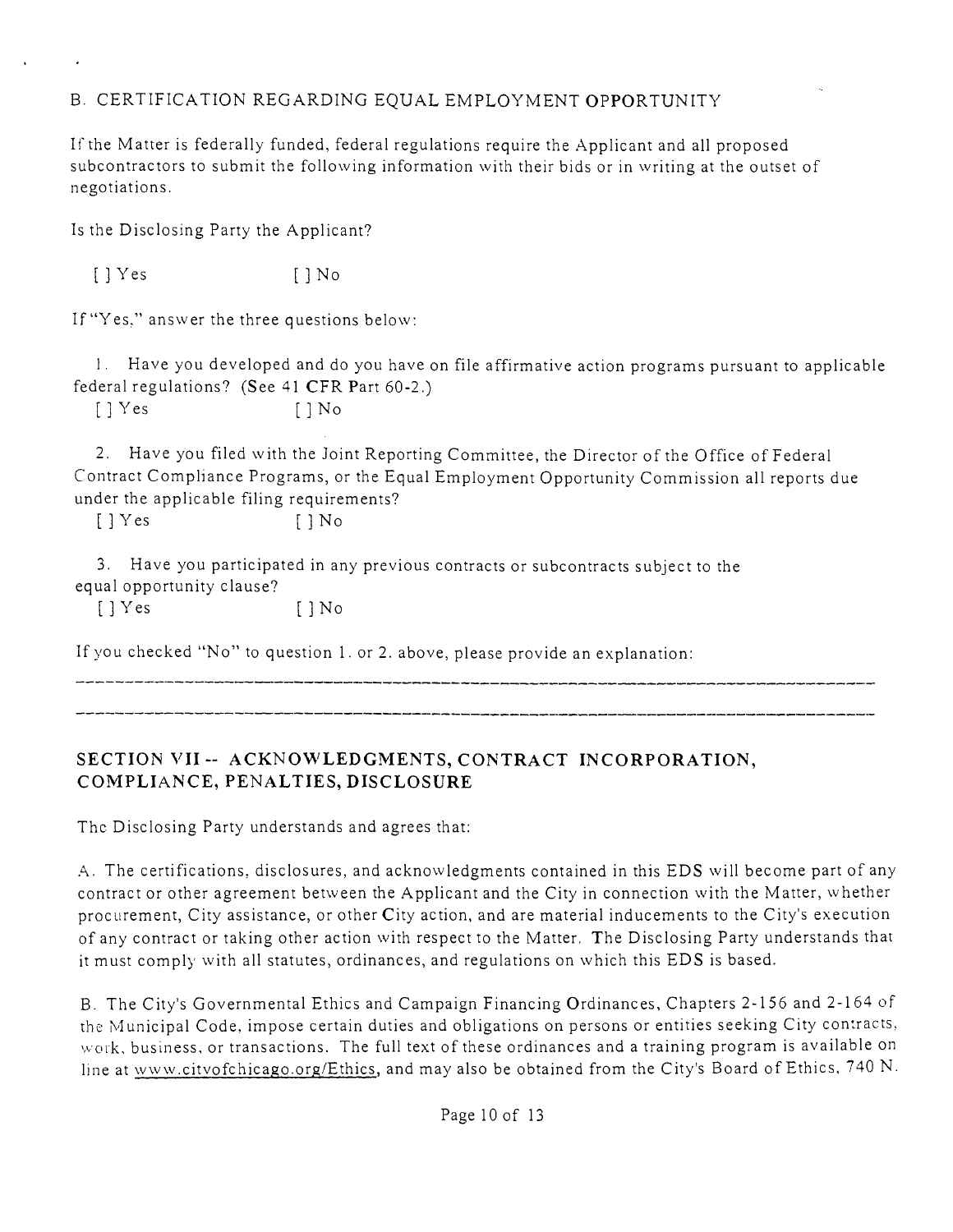Sedgwick St., Suite 500, Chicago, IL 60610, (312) 744-9660, The Disclosing Party must comply fully with the applicable ordinances.

C. If the City determines that any information provided in this EDS is false, incomplete or inaccurate, any contract or other agreement in connection with which it is submitted may be rescinded or be void or voidable, and the City may pursue any remedies under the contract or agreement (if not rescinded or void), at law, or in equity, including terminating the Disclosing Party's participation in the Matter and/or declining to allow the Disclosing Party to participate in other transactions with the City. Remedies at law for a false statement of material fact may include incarceration and an award to the City of treble damages.

D. It is the City's policy to make this document available to the public on its Internet site and/or upon request. Some or all of the information provided on this EDS and any attachments to this EDS may be made available to the public on the Internet, in response to a Freedom of Information Act request, or otherwise. By completing and signing this EDS, the Disclosing Party waives and releases any possible rights or claims which it may have against the City in connection with the public release of information contained in this EDS and also authorizes the City to verify the accuracy of any information submitted in this EDS.

E. The information provided in this EDS must be kept current. In the event of changes, the Disclosing Party must supplement this EDS up to the time the City takes action on the Matter. Ifthe Matter is a contract being handled by the City's Department of Procurement Services, the Disclosing Party must update this EDS as the contract requires. NOTE: With respect to Matters subject to Article I of Chapter 1-23 of the Municipal Code (imposing PERMANENT INELIGIBILITY for certain specified offenses), the information provided herein regarding eligibility must be kept current for a longer period, as required by Chapter 1-23 and Section 2-154-020 of the Municipal Code.

The Disclosing Party represents and warrants that:

F. I. The Disclosing Party is not delinquent in the payment of any tax administered by the Illinois Department of Revenue, nor are the Disclosing Party or its Affiliated Entities delinquent in paying any fine, fee, tax or other charge owed to the City. This includes, but is not limited to, all water charges, sewer charges, license fees, parking tickets, property taxes or sales taxes.

F.2 If the Disclosing Party is the Applicant, the Disclosing Party and its Affiliated Entities will not use, nor permit their subcontractors to use, any facility listed by the U.S. E.P.A. on the federal Excluded Parties List System ("EPLS") maintained by the U.S. General Services Administration.

F.3 If the Disclosing Party is the Applicant, the Disclosing Party will obtain from any contractors/subcontractors hired or to be hired in connection with the Matter certifications equal in form and substance to those in F.l . and F.2. above and will not. without the prior written consent of the City, use any such contractor/subcontractor that does not provide such certifications or that the Disclosing Party has reason to believe has not provided or cannot provide truthful certifications.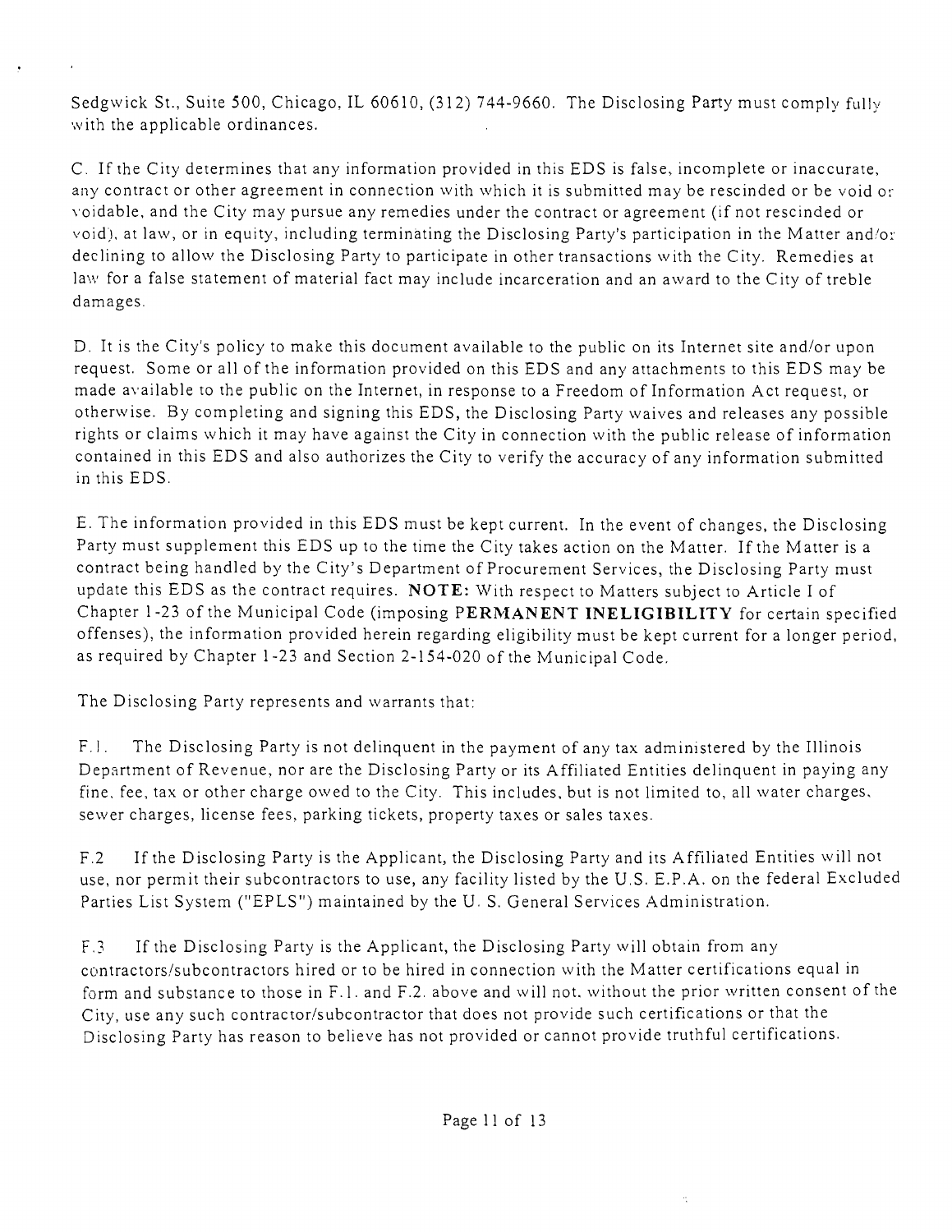#### **CITY OF CHICAGO ECONOMIC DISCLOSURE STATEMENT AND AFFIDAVIT APPENDEX A**

# **FAMILIAL RELATIONSHIPS WITH ELECTED CITY OFFICIALS AND DEPARTMENT HEADS**

**This Appendix is to be completed only by (a) the Applicant, and (b) any legal entity which has a direct ow nership interest in the Applicant exceeding 7.5 percent. It is not to be completed by any legal entity' which has only an indirect ownership interest in the Applicant.** 

Under Municipal Code Section 2-154-015, the Disclosing Party must disclose whether such Disclosing Party or any "Applicable Party" or any Spouse or Domestic Partner thereof currently has a "familial relationship" with any elected city official or department head. A "familial relationship" exists if, as ofthe date this EDS is signed, the Disclosing Pany or any "Applicable Party" or any Spouse or Domestic Partner thereof is related lo ihe mayor, any alderman, the city clerk, the city treasurer or any city department head as spouse or domestic partner or as any of the following, whether by blood or adoption: parent, child, brother or sister, aunt or uncle, niece or nephew, grandparent, grandchild, father-in-law, mother-in-law, son-in-law, daughter-in-law, stepfather or stepmother, stepson or stepdaughter, stepbrother or stepsister or half-brother or half-sister.

".Applicable Party" means (1) all executive officers of the Disclosing Pany listed in Section U.B.l.a., if the Disclosing Party is a corporation; all partners of the Disclosing Party, if the Disclosing Party is a general partnership; all general partners and limited partners of the Disclosing Party, if the Disclosing Party is a limited partnership; all managers, managing members and members of the Disclosing Party, if the Disclosing Pany is a limited liability company; (2) all principal officers of the Disclosing Party; and (3) any person having more than a 7.5 percent ownership interest in the Disclosing Party, "Principal officers" means the president, chief operating officer, executive director, chief financial officer, treasurer or secretary of a legal entity or any person exercising similar authority.

Does the Disclosing Party or any "Applicable Party" or any Spouse or Domestic Partner thereof currently have a "familial relationship" with an elected city official or department head?

 $[$   $]$   $\text{Yes}$   $[X]$   $\text{No}$ 

If yes. please identify below (1) the name and tide of such person, (2) the name of the legal entity to which such person is connected; (3) the name and title of the elected city official or department head to whom such person has a familial relationship, and (4) the precise nature of such familial relationship.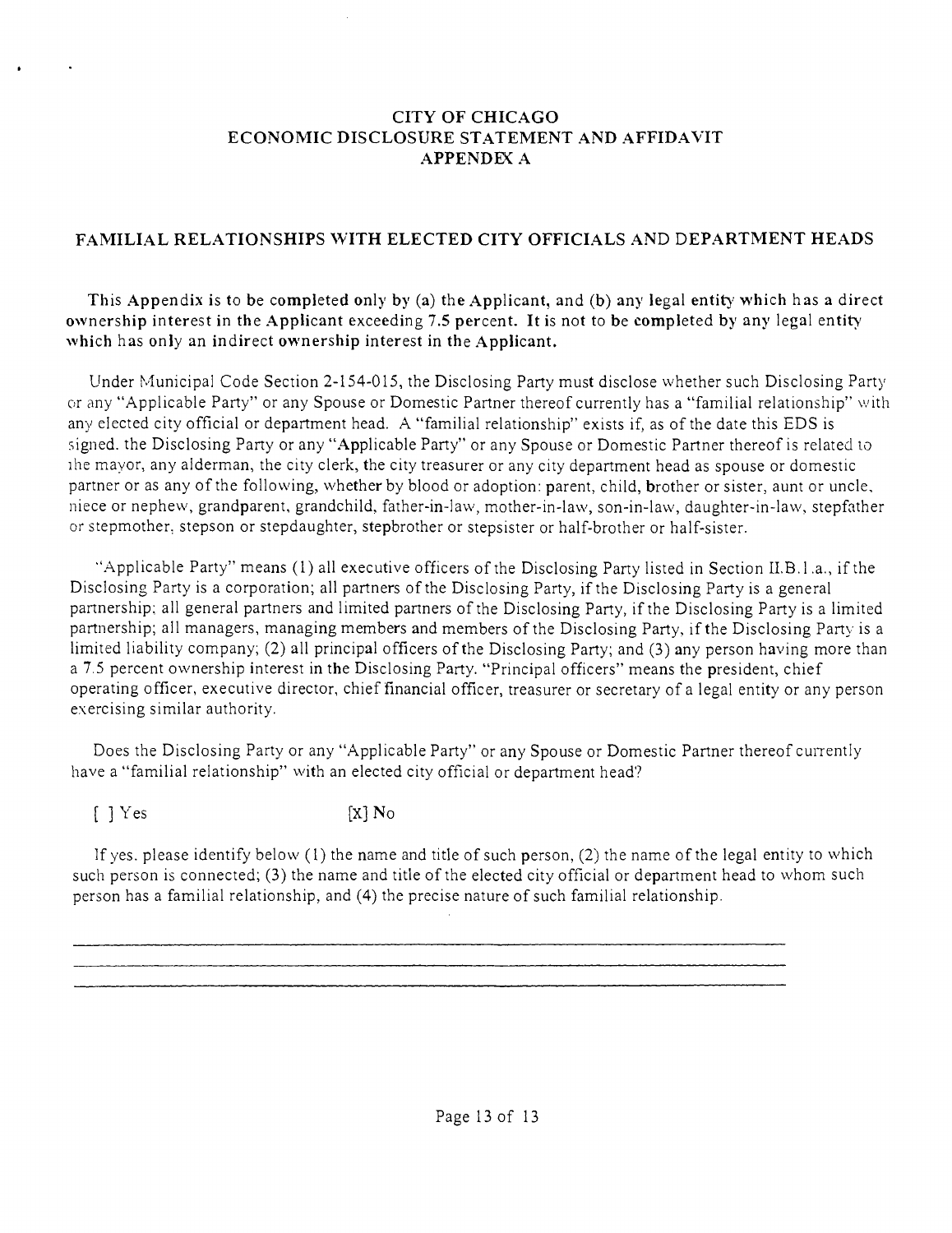NOTE: If the Disclosing Party cannot certify as to any of the items in F.L, F.2. or F.3. above, an explanatory statement must be attached to this EDS.

#### **CERTIFICATION**

Under penalty of perjury, the person signing below: (1) warrants that he/she is authorized to execute this EDS and Appendix A (if applicable) on behalf ofthe Disclosing Party, and (2) warrants that all certifications and statements contained in this EDS and Appendix A (if applicable) are true, accurate and complete as of the date furnished to the City.

HARVEY LOEB (Print or type name of Disclosing Party)

By: (Sign here)

(Print or type name of person signing)

*\_flMBa.LNiii\_..pae met (cc))*  (Print or type title of person signing)

| Signed and sworn to before me on (date) |                                                    |
|-----------------------------------------|----------------------------------------------------|
| County,<br>at                           | (state).                                           |
|                                         |                                                    |
|                                         | Notary Public.                                     |
|                                         | "OFFICIAL SEAL"                                    |
| Commission $\exp$ fres:                 | PAUL A. KOLPAK<br>NOTARY PUBLIC, STATE OF ILLINOIS |
|                                         | MY COMMISSION EXPIRES 7/1/2012                     |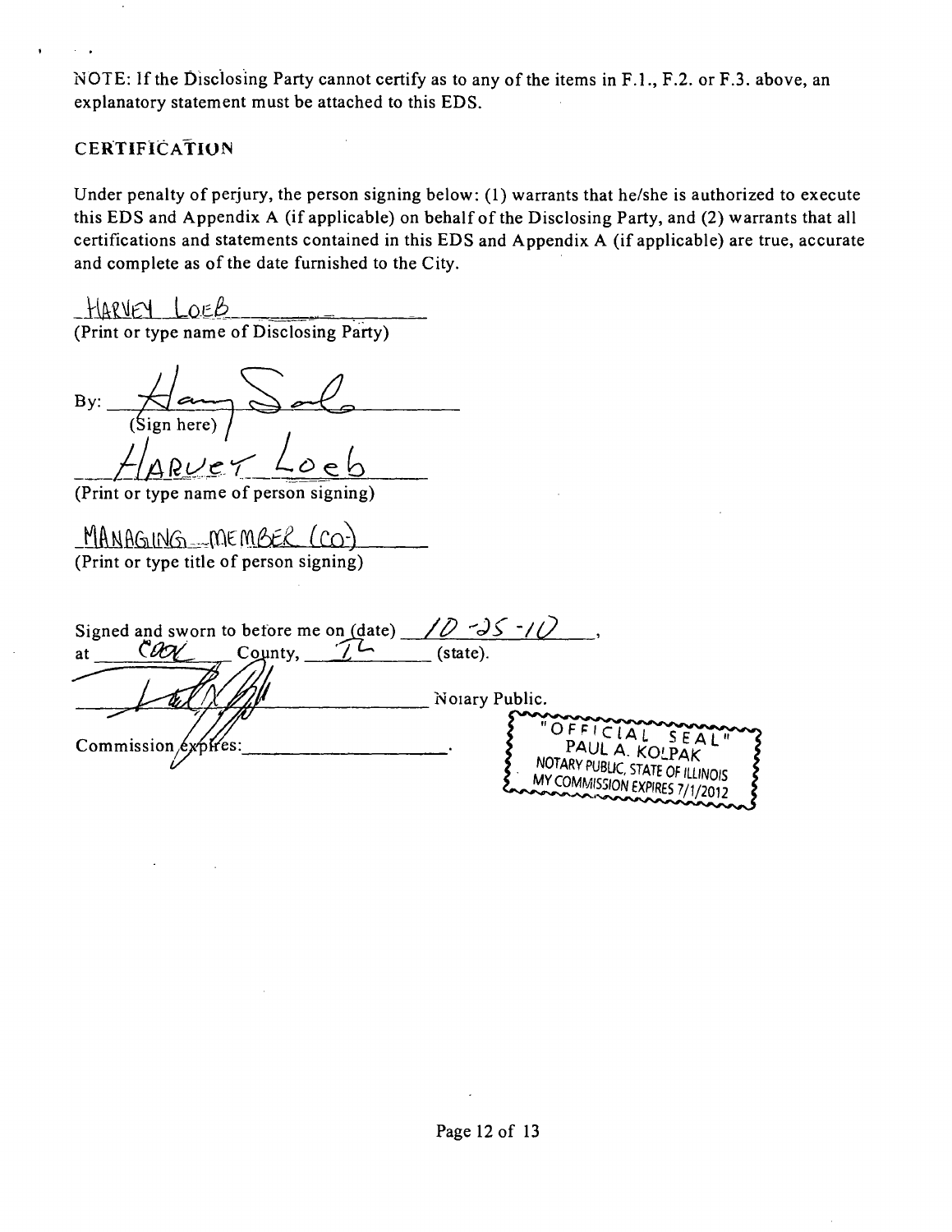## CITY OF CHICAGO ECONOMIC DISCLOSURE STATEMENT AND AFFIDAVIT

#### SECTION I -- GENERAL INFORMATION

中音期

.A. Legal name ofthe Disclosing Party submitting this EDS. Include d/b/a/ if applicable:

.HLBL\_,\_LLC

Check ONE of the following three boxes:

Indicate whether the Disclosing Party submitting this EDS is:

- 1. [x] the Applicant
	- OR
- 2. [] a legal entity holding a direct or indirect interest in the Applicant. State the legal name of the .Applicant in which the Disclosing Party holds an interest: OR
- 3. [ ] a legal entity with a right of control (see Section II,B,1,) State the legal name of the entity in which the Disclosing Party holds a right of control:

B. Business address of the Disclosing Party: \_\_1424 E. 53rd Street, Suite 208

 $_\text{Chicago, IL}$  60615

C. Telephone: 312-802-4600 Fax: Fax: Email: harv62@aol.com

D. Name of contact person: Harvey Loeb

E. Federal Employer Identification No. (if you have one):

F. Brief description of contract, transaction or other undertaking (referred to below as the "Matter") to which this EDS pertains. (Include project number and location of property, if applicable):<br> $\sqrt{385}$   $\sqrt{0}$  S.  $\sqrt{24}$ 

The applicant is seeking to rezone the property to allow for a subdivision into 2 lots in order to build a new single family home on the new vacant lot and keep the existing hom< G. Which City agency or department is requesting this EDS? Dept. of Zohing on the other lot.

If the Matter is a contract being handled by the City's Department of Procurement Services, please complete the following:

Specification #  $\frac{1}{2}$  and Contract #  $\frac{1}{2}$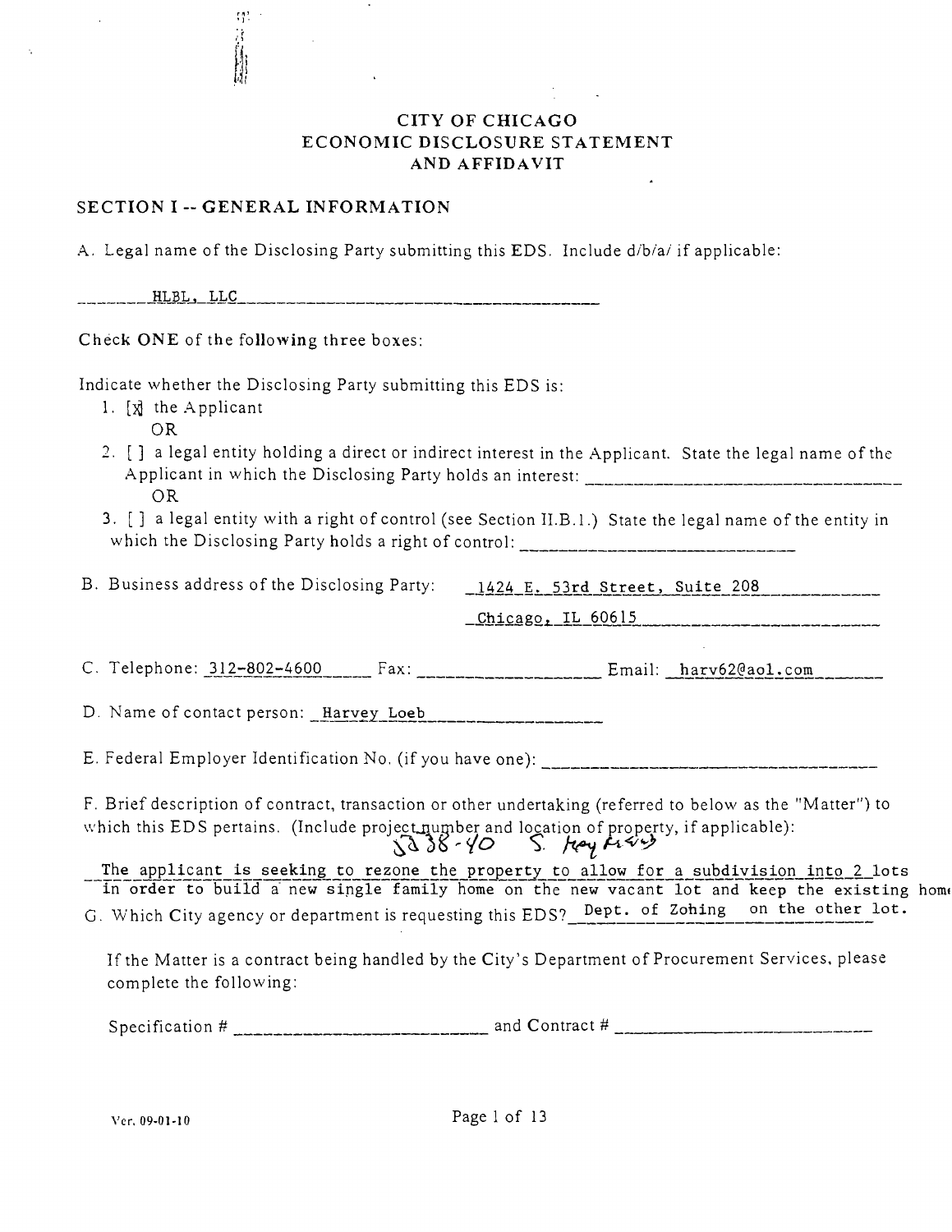## **SECTION II -- DISCLOSURE OF OWNERSHIP INTERESTS**

# A. NATURE OF THE DISCLOSING PARTY

| 1. Indicate the nature of the Disclosing Party:                                                                                      |                                                          |  |  |
|--------------------------------------------------------------------------------------------------------------------------------------|----------------------------------------------------------|--|--|
| [] Person                                                                                                                            | [x] Limited liability company                            |  |  |
| [] Publicly registered business corporation                                                                                          | [] Limited liability partnership                         |  |  |
| [] Privately held business corporation                                                                                               | Joint venture                                            |  |  |
| [] Sole proprietorship                                                                                                               | [] Not-for-profit corporation                            |  |  |
| [] General partnership                                                                                                               | (Is the not-for-profit corporation also a $501(c)(3)$ )? |  |  |
| [] Limited partnership                                                                                                               | $\lceil$   Yes                                           |  |  |
| $\lceil$ Trust                                                                                                                       | [] Other (please specify)                                |  |  |
|                                                                                                                                      |                                                          |  |  |
| $\mathcal{L}$ . Equivalent contribution the state $\mathcal{L}$ of $\mathcal{L}$ is a set of $\mathcal{L}$ is a set of $\mathcal{L}$ |                                                          |  |  |

2, For legal entities, the state (or foreign country) of incorporation or organization, if applicable:

Illinois

3. For legal entities not organized in the State of Illinois: Flas the organization registered to do business in the State of Illinois as a foreign entity?

 $[ ]$  Yes  $[ ]$  No  $[$   $[$   $]$  No  $[$   $[$   $]$  N/A

B. IF THE DISCLOSING PARTY IS A LEGAL ENTITY:

1. List below the full names and titles of all executive officers and all directors ofthe enfity. NOTE: For not-for-profit corporations, also list below all members, if any, which are legal entities. If there are no such members, write "no members." For trusts, estates or other similar entities, list below the legal titleholder(s).

Ifthe entity is a general partnership, limited partnership, limited liability company, limited liability partnership or joint venture, list below the name and title of each general partner, managing member, manager or any other person or entity that controls the day-to-day management of the Disclosing Party. NOTE: Each legal entity listed below must submit an EDS on its own behalf

| Name        | Title                   |
|-------------|-------------------------|
| Bruce Loeb  | Managing Member - 50%   |
| Harvey Loeb | Managing Member $-50\%$ |

2. Please provide the following information concerning each person or entity having a direct or indirect beneficial interest (including ownership) in excess of 7,5% of the Disclosing Party. Examples of such an interest include shares in a corporation, partnership interest in a partnership or joint venture.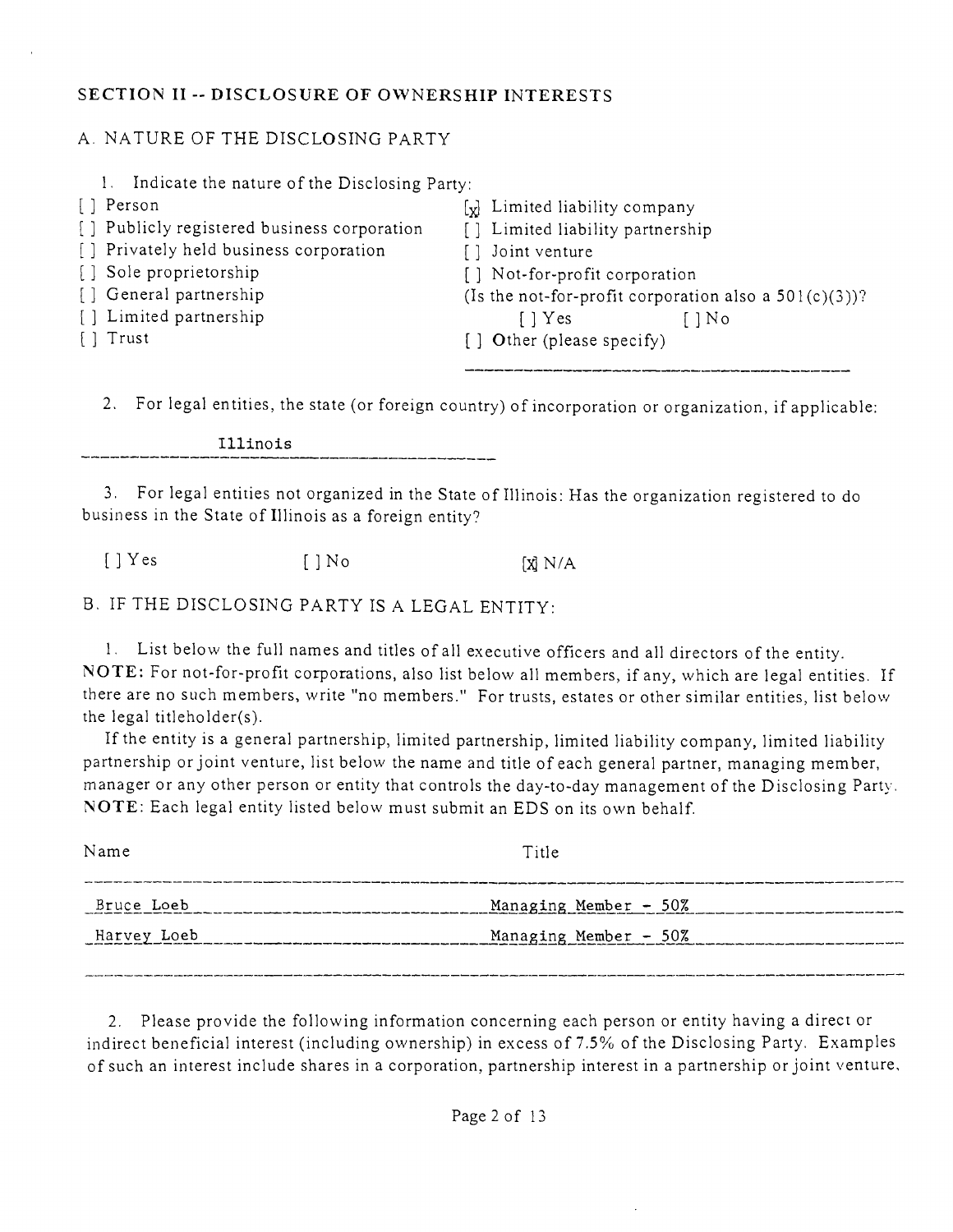interest of a member or manager in a limited liability company, or interest of a beneficiary of a trust, estate or other similar entity, If none, state "None." NOTE: Pursuant to Section 2-154-030 of the Municipal Code of Chicago ("Municipal Code"), the City may require any such additional information from any applicant which is reasonably intended to achieve full disclosure.

| Name       | <b>Business Address</b> | Percentage Interest in the<br>Disclosing Party |  |
|------------|-------------------------|------------------------------------------------|--|
|            | Bruce Loeb              | 50%                                            |  |
| Havey Loeb |                         | 50%                                            |  |
|            |                         |                                                |  |

# **SECTION III - BUSINESS RELATIONSHIPS WITH CITY ELECTED OFFICIALS**

Has the Disclosing Party had a "business relationship," as defined in Chapter 2-156 of the Municipal Code, with any City elected official in the 12 months before the date this EDS is signed?

 $\lbrack \; \rbrack$  Yes  $\lbrack \mathbf{x} \rbrack$  No

If yes, please identify below the name(s) of such City elected official(s) and describe such relationship(s):

| -----                                    |                                                                                                                                                                                                                                |
|------------------------------------------|--------------------------------------------------------------------------------------------------------------------------------------------------------------------------------------------------------------------------------|
| N/<br>-0<br>בת י<br>------<br>__________ | The first state of the first state of the last of the space are seen to an an exclusive of the state of the state of the space of the state of the state of the state of the state of the state of the state of the state of t |

# **SECTION IV - DISCLOSURE OF SUBCONTRACTORS AND OTHER RETAINED PARTIES**

The Disclosing Party must disclose the name and business address of each subcontractor, attorney, lobbyist, accountant, consultant and any other person or entity whom the Disclosing Party has retained or expects to retain in connection with the Matter, as well as the nature of the relationship, and the total amount of the fees paid or estimated to be paid. The Disclosing Party is not required to disclose employees who are paid solely through the Disclosing Party's regular payroll,

"Lobbyist" means any person or entity who undertakes to influence any legislative or administrative action on behalf of any person or entity other than:  $(1)$  a not-for-profit entity, on an unpaid basis, or  $(2)$ himself. "Lobbyist" also means any person or entity any part of whose duties as an employee of another includes undertaking to influence any legislative or administrative action.

If the Disclosing Party is uncertain whether a disclosure is required under this Section, the Disclosing Party must either ask the City whether disclosure is required or make the disclosure.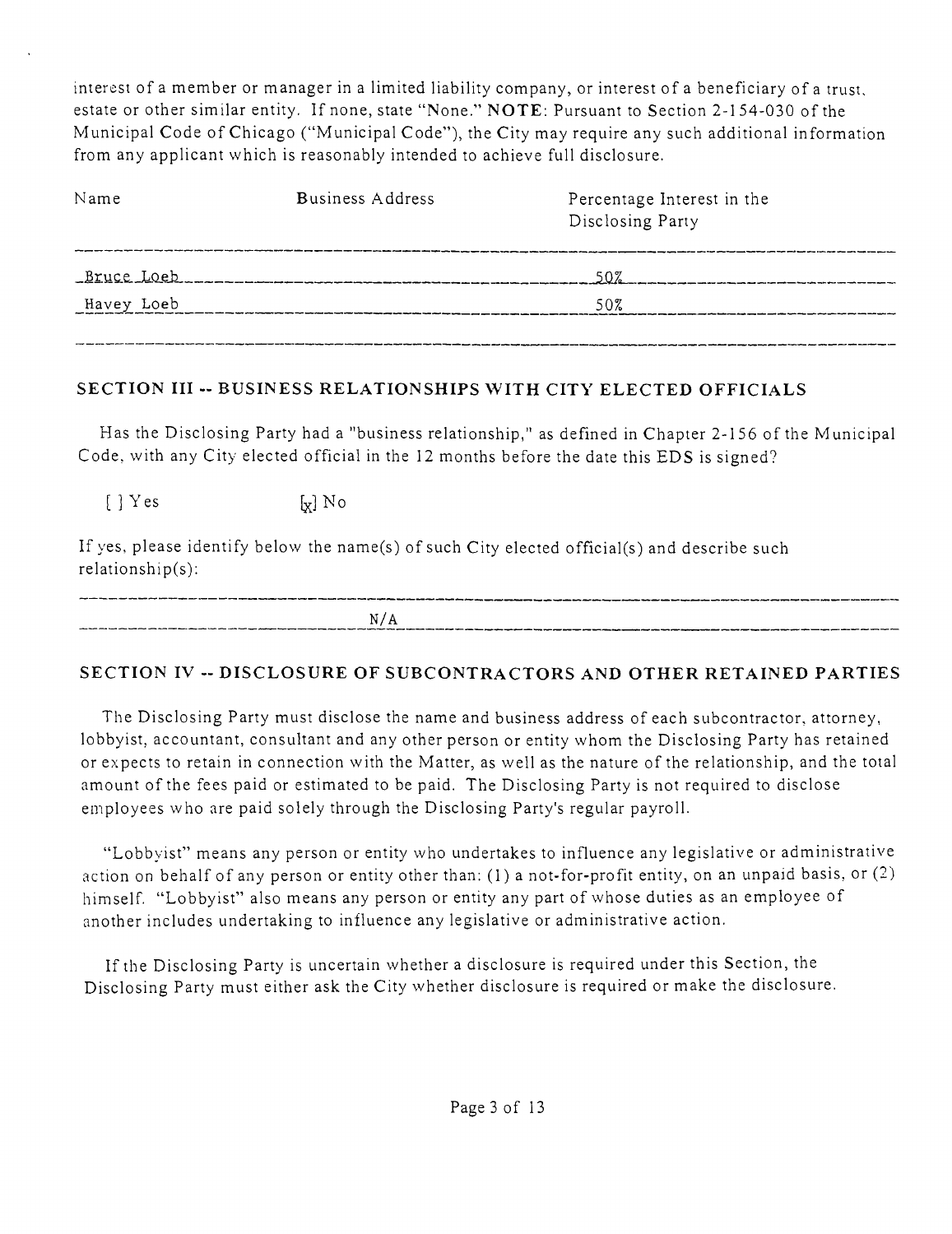Name (indicate whether Business Relationship to Disclosing Party Fees (indicate whether

retained or anticipated  $\qquad$  Address (subcontractor, attorney,  $\qquad$  paid or estimated.) NOTE: to be retained) lobbyist, etc.) "hourly rate" or "t.b.d." is

not an acceptable response.

Paul A. Kolpak 6767 N. Milwaukee Ave., Niles, IL Attorney/Lohbyist 1, \$4000.00

(Add sheets if necessary)

**[ ] Check here if the Disclosmg Party has not retained, nor expects to retain, any such persons or entities.** 

#### **SECTION V - CERTIFICATIONS**

#### A. COURT-ORDERED CHILD SUPPORT COMPLIANCE

Under Municipal Code Section 2-92-415, substantial owners of business entities that contract with the City must remain in compliance with their child support obligations throughout the contract's term.

Has any person who directly or indirectly owns 10% or more ofthe Disclosing Party been declared in arrearage on any child support obligations by any Illinois court of competent jurisdiction?

| $[\ ]$ Y es       | [x] No | [] No person directly or indirectly owns 10% or more of the |
|-------------------|--------|-------------------------------------------------------------|
| Disclosing Party. |        |                                                             |

If "Yes," has the person entered into a court-approved agreement for payment of all support owed and is the person in compliance with that agreement?

 $[$   $]$   $Y$  es  $[$   $]$   $N$  o

## B. FURTHER CERTIFICATIONS

1. Pursuant to Municipal Code Chapter 1-23, Article I ("Article I")(which the Applicant should consult for defined terms (e.g., "doing business") and legal requirements), if the Disclosing Party submitting this EDS is the Applicant and is doing business with the City, then the Disclosing Party certifies as follows: (i) neither the Applicant nor any controlling person is currently indicted or charged with, or has admitted guilt of, or has ever been convicted of, or placed under supervision for, any criminal offense involving actual, attempted, or conspiracy to commit bribery, theft, fraud, forgery, perjury, dishonesty or deceit against an officer or employee of the City or any sister agency; and (ii) the .Applicant understands and acknowledges that compliance with Article I is a continuing requirement lor doing business with the City. NOTE: If Article I applies to the Applicant, the permanent compliance timeframe in Article I supersedes some five-year compliance timeframes in certifications 2 and 3 below.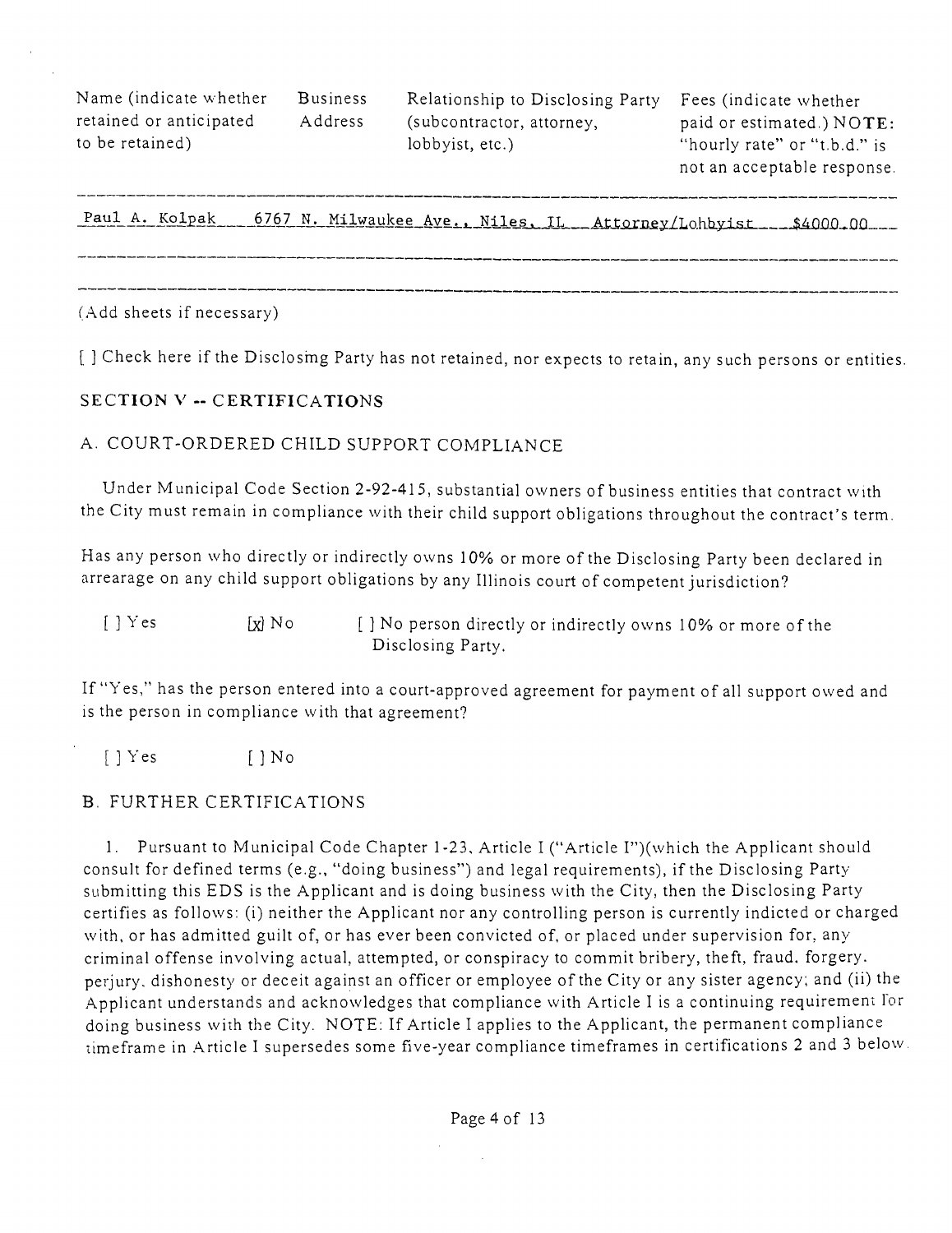2. The Disclosing Party and, if the Disclosing Party is a legal entity, all of those persons or entities identified in Section II.B. 1. of this EDS:

- a. are not presently debarred, suspended, proposed for debarment, declared ineligible or voluntarily excluded from any transactions by any federal, state or local unit of government;
- b. have not, within a five-year period preceding the date of this EDS, been convicted of a criminal offense, adjudged guilty, or had a civil judgment rendered against them in connection with: obtaining, attempting to obtain, or performing a public (federal, state or local) transaction or contract under a public transaction; a violation of federal or state antitrust statutes; fraud; embezzlement; theft; forgery; bribery; falsification or destruction of records; making false statements; or receiving stolen property;
- c. are not presently indicted for, or criminally or civilly charged by, a governmental entity (federal, state or local) with committing any of the offenses set forth in clause B.2.b. of this Section V;
- d. have not, within a five-year period preceding the date of this EDS, had one or more public transactions (federal, state or local) terminated for cause or default; and
- e. have not, within a five-year period preceding the date of this EDS, been convicted, adjudged guilty, or found liable in a civil proceeding, or in any criminal or civil acfion, including actions concerning environmental violations, instituted by the City or by the federal government, any state, or any other unit of local government.
- 3. The certifications in subparts 3, 4 and 5 concern;
- the Disclosing Party;

• any "Contractor" (meaning any contractor or subcontractor used by the Disclosing Party in connection with the Matter, including but not limited to all persons or legal entities disclosed under Section IV, "Disclosure of Subcontractors and Other Retained Parties");

• any "Affiliated Entity" (meaning a person or entity that, directly or indirectly: controls the Disclosing Party, is controlled by the Disclosing Party, or is, with the Disclosing Party, under common control of another person or entity. Indicia of control include, without limitation: interlocking management or ownership; identity of interests among family members, shared facilities and equipment; common use of employees; or organization of a business entity following the ineligibility of a business entity to do business with federal or state or local government, including the City, using substantially the same management, ownership, or principals as the ineligible entity); with respect to Contractors, the term Affiliated Entity means a person or entity that directly or indirectly controls the Contractor, is controlled by it, or, with the Contractor, is under common control of another person or entity;

• any responsible official of the Disclosing Party, any Contractor or any Affiliated Entity or any other official, agent or employee of the Disclosing Party, any Contractor or any Affiliated Entity, acting pursuant to the direction or authorization of a responsible official of the Disclosing Party, any Contractor or any Affiliated Entity (collectively "Agents").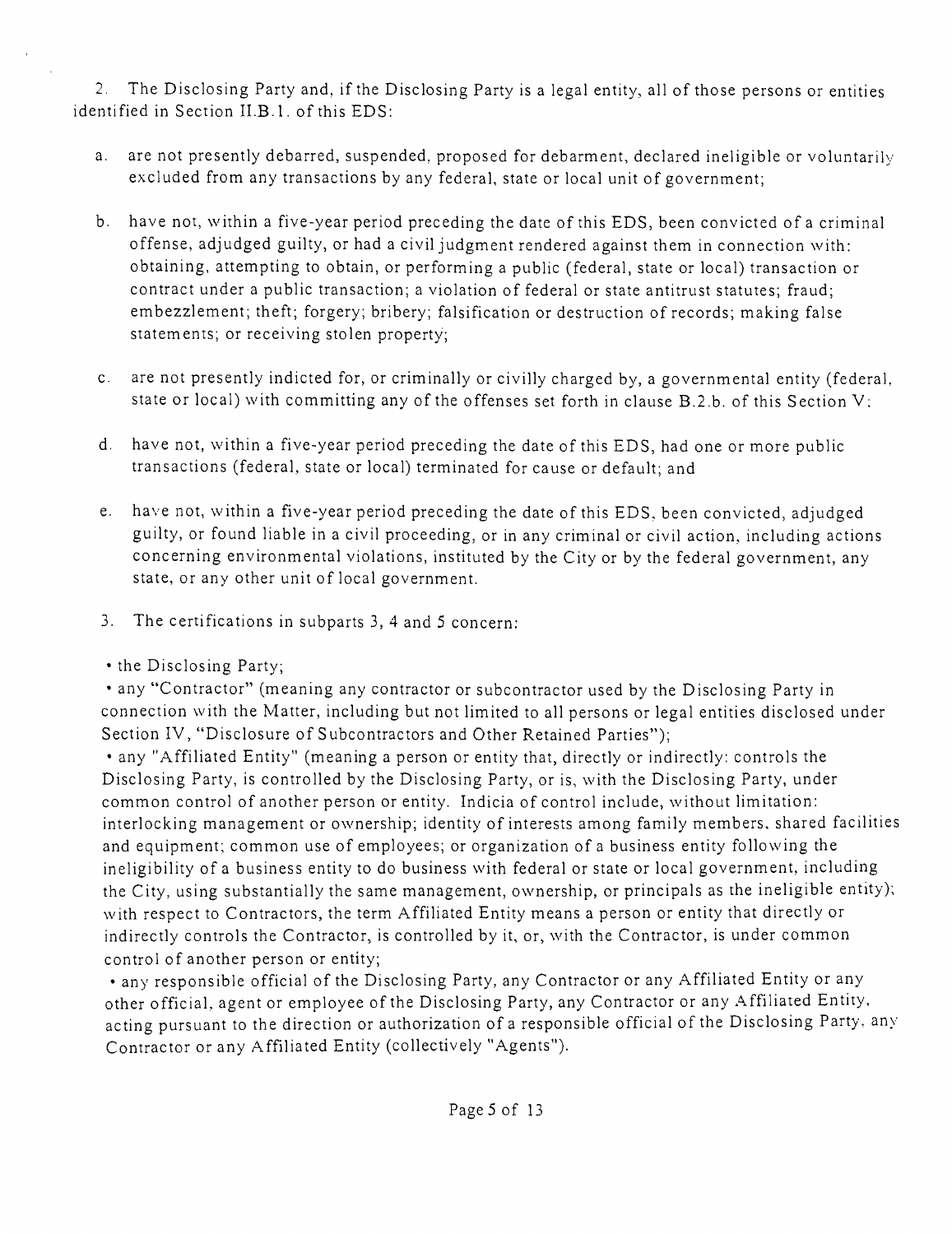Neither the Disclosing Party, nor any Contractor, nor any Affiliated Entity of either the Disclosing Party or any Contractor nor any Agents have, during the five years before the date this EDS is signed, or, with respect to a Contractor, an Affiliated Entity, or an Affiliated Entity of a Contractor during the five years before the date of such Contractor's or Affiliated Entity's contract or engagement in connection with the Matter:

- a. bribed or attempted to bribe, or been convicted or adjudged guilty of bribery or attempting to bribe, a public officer or employee of the City, the State of Illinois, or any agency of the federal government or of any state or local government in the United States of America, in that officer's or employee's official capacity;
- b. agreed or colluded with other bidders or prospective bidders, or been a party to any such agreement, or been convicted or adjudged guilty of agreement or collusion among bidders or prospective bidders, in restraint of freedom of competition by agreement to bid a fixed price or otherwise; or
- c. made an admission of such conduct described in a. or b. above that is a matter of record, but have not been prosecuted for such conduct; or
- d. violated the provisions of Municipal Code Section 2-92-610 (Living Wage Ordinance),

4. Neither the Disclosing Party, Affiliated Entity or Contractor, or any of their employees, officials, agents or partners, is barred from contracting with any unit of state or local government as a result of engaging in or being convicted of (1) bid-rigging in violation of 720 ILCS 5/33E-3; (2) bid-rotating in violation of 720 ILCS 5/33E-4; or (3) any similar offense of any state or of the United States of .America that contains the same elements as the offense of bid-rigging or bid-rotating,

5, Neither the Disclosing Party nor any Affiliated Entity is listed on any of the following lists maintained by the Office of Foreign Assets Control of the U.S. Department of the Treasury or the Bureau of Industry and Security of the U,S, Department of Commerce or their successors: the Specially Designated Nationals List, the Denied Persons List, the Unverified List, the Entity List and the Debarred List,

6. The Disclosing Party understands and shall comply with the applicable requirements of Chapters 2-55 (Legislative Inspector General), 2-56 (Inspector General) and 2-156 (Governmental Ethics) of the Municipal Code.

7, If the Disclosing Party is unable to certify to any ofthe above statements in this Part B (Further Certifications), the Disclosing Party must explain below:

| N/A |
|-----|
|     |
|     |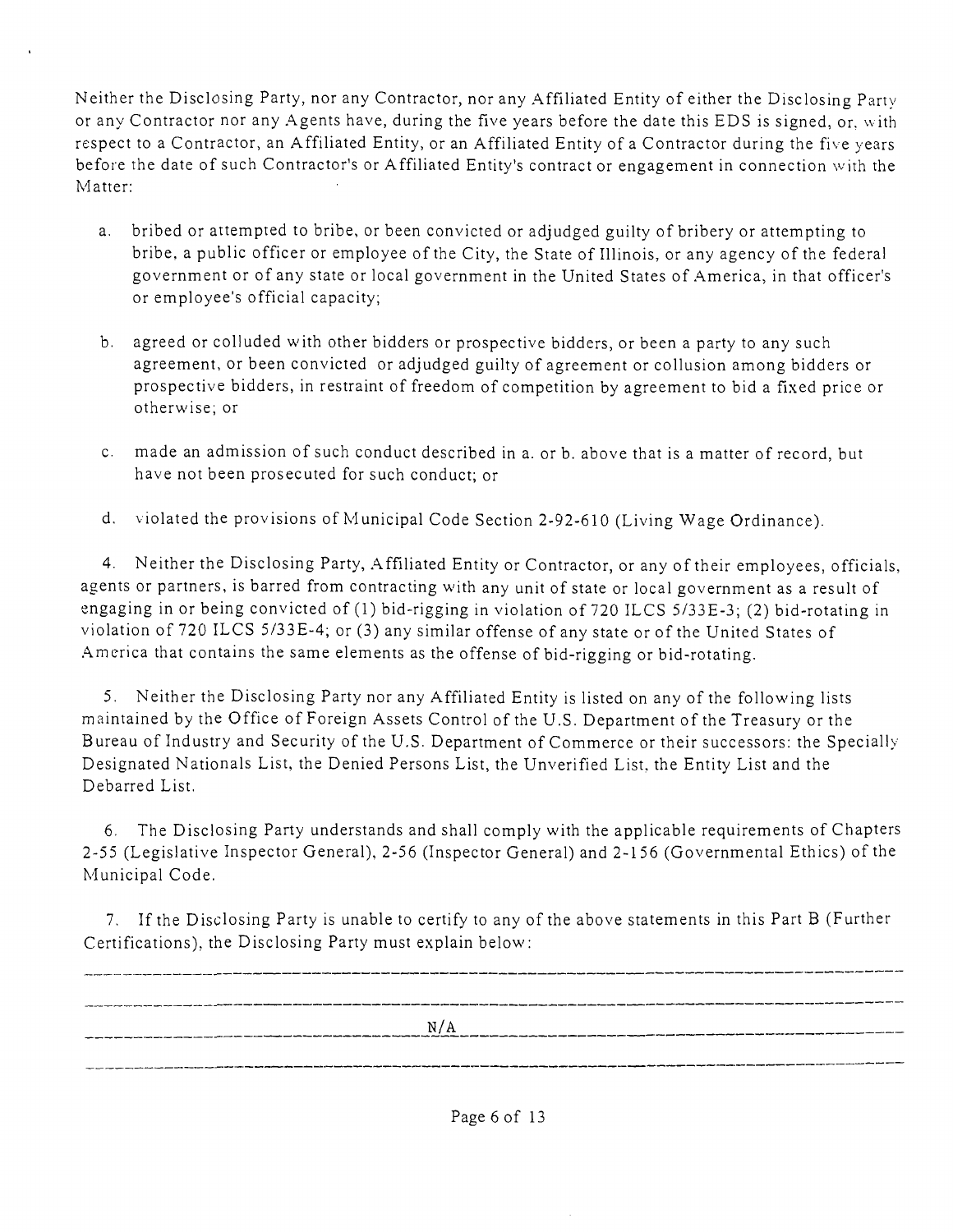If the letters "N A, " the word "None," or no response appears on the lines above, it will be conclusively presumed that the Disclosing Party certified to the above statements.

C. CERTIFICATION OF STATUS AS FINANCIAL INSTITUTION

1. The Disclosing Party certifies that the Disclosing Party (check one)

 $[X]$  is  $[X]$  is not

a "financial institution" as defined in Section 2-32-455(b) of the Municipal Code.

2. Ifthe Disclosing Party IS a financial institution, then the Disclosing Party pledges:

"Wc are not and will not become a predatory lender as defined in Chapter 2-32 of the Municipal Code. We further pledge that none of our affiliates is, and none of them will become, a predatory lender as defined in Chapter 2-32 of the Municipal Code. We understand that becoming a predatory lender or becoming an affiliate of a predatory lender may result in the loss of the privilege of doing business with the City."

If the Disclosing Party is unable to make this pledge because it or any of its affiliates (as defined in Section 2-32-455(b) of the Municipal Code) is a predatory lender within the meaning of Chapter 2-32 ofthe Municipal Code, explain here (attach additional pages if necessary):

N/A

If the letters "N.A," the word "None," or no response appears on the lines above, it will be conclusively presumed that the Disclosing Party certified to the above statements.

# D. CERTIFICATION REGARDING INTEREST IN CITY BUSINESS

Any words or terms that are defined in Chapter 2-156 of the Municipal Code have the same meanings when used in this Part D.

I. In accordance with Section 2-156-110 of the Municipal Code: Does any official or employee of the City have a financial interest in his or her own name or in the name of any other person or entity in the Matter?

 $[ ] Yes$   $[ X ] No$ 

NOTE: If you checked "Yes" to Item D.1., proceed to Items D.2. and D.3. If you checked "No" to Item D.l. , proceed to Part E.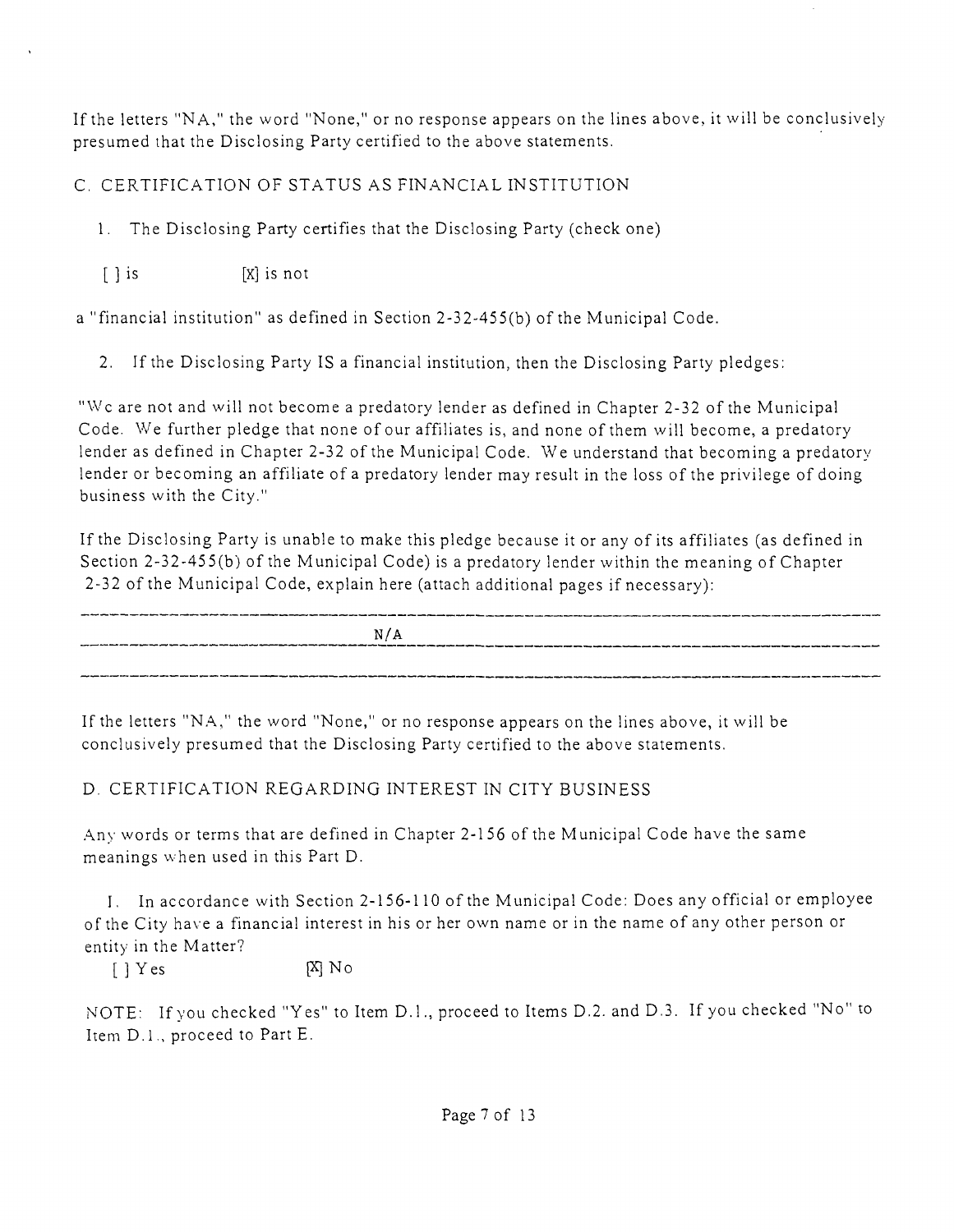2. Unless sold pursuant to a process of competitive bidding, or otherwise permitted, no City elected official or employee shall have a financial interest in his or her own name or in the name of any other person or entity in the purchase of any property that (i) belongs to the City, or (ii) is sold for taxes or assessments, or (iii) is sold by virtue of iegal process at the suit of the City (collectively, "City Property Sale"). Compensation for property taken pursuant to the City's eminent domain power does not constitute a financial interest within the meaning of this Part D.

Does the Matter involve a City Property Sale?

 $[$   $]$   $Y$  es  $[x]$   $N$  o

3. If you checked "Yes" to Item D.l. , provide the names and business addresses of the City officials or employees having such interest and identify the nature of such interest:

| Name | Business Address | Nature of Interest |
|------|------------------|--------------------|
|      |                  |                    |
|      |                  |                    |
|      |                  |                    |

4. The Disclosing Party further certifies that no prohibited financial interest in the Matter will be acquired by any City official or employee.

# E. CERTIFICATION REGARDING SLAVERY ERA BUSINESS

Please check either 1. or 2. below. If the Disclosing Party checks 2,, the Disclosing Party must disclose below or in an attachment to this EDS all information required by paragraph 2. Failure to comply with these disclosure requirements may make any contract entered into with the City in connection with the Matter voidable by the City.

 $\frac{\texttt{X}}{\texttt{X}}$ 1. The Disclosing Party verifies that the Disclosing Party has searched any and all records of the Disclosing Party and any and all predecessor entities regarding records of investments or profits from slavery or slaveholder insurance policies during the slavery era (including insurance policies issued to slaveholders that provided coverage for damage to or injury or death of their slaves), and the Disclosing Party has found no such records.

2. The Disclosing Party verifies that, as a result of conducting the search in step 1 above, the Disclosing Party has found records of investments or profits from slavery or slaveholder insurance policies. The Disclosing Party verifies that the following constitutes full disclosure of all such records, including the names of any and all slaves or slaveholders described in those records:

-------------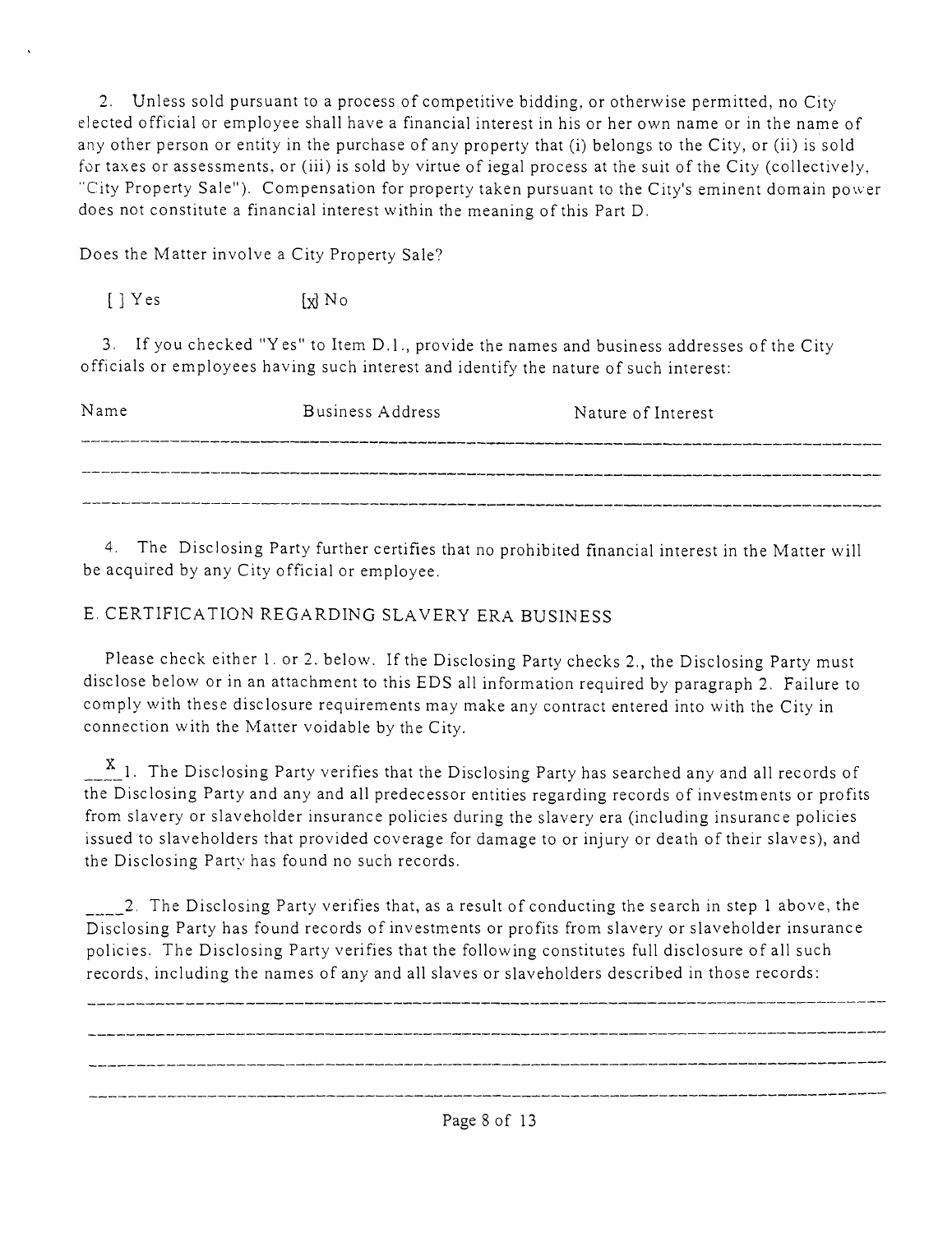# **SECTION VI - CERTIFICATIONS FOR FEDERALLY FUNDED MATTERS**

NOTE: If the Matter is federally funded, complete this Section VI. If the Matter is not federally funded, proceed to Section VII. For purposes of this Section VI, tax credits allocated by the City and proceeds of debt obligations of the City are not federal funding.

# A. CERTIFICATION REGARDING LOBBYING

!. List below the names of all persons or entities registered under the federal Lobbying Disclosure Act of 1995 who have made lobbying contacts on behalf of the Disclosing Party with respect to the Matter: (Add sheets if necessary):

| ____                                                                                                          |               | ______                                               |
|---------------------------------------------------------------------------------------------------------------|---------------|------------------------------------------------------|
| dental continue and continue through collection and the continue continue of the collection of the collection | N/4<br>$\sim$ | المالي المسالا بالألف الموارد بلقب<br>______________ |
|                                                                                                               |               |                                                      |

(If no explanation appears or begins on the lines above, or if the letters "NA" or if the word "None" appear, it will be conclusively presumed that the Disclosing Party means that NO persons or entities registered under the Lobbying Disclosure Act of 1995 have made lobbying contacts on behalf of the Disclosing Party with respect to the Matter.)

2. The Disclosing Party has not spent and will not expend any federally appropriated funds to pay any person or entity listed in Paragraph A.1. above for his or her lobbying activities or to pay any person or entity to influence or attempt to influence an officer or employee of any agency, as defined by applicable federal law, a member of Congress, an officer or employee of Congress, or an employee of a member of Congress, in connection with the award of any federally funded contract, making any federally funded grant or loan, entering into any cooperative agreement, or to extend, continue, renew, amend, or modify any federally funded contract, grant, loan, or cooperative agreement.

3. The Disclosing Party will submit an updated certification al the end of each calendar quarter in which there occurs any event that materially affects the accuracy of the statements and information set forth in paragraphs A.l . and A.2. above.

4. The Disclosing Party certifies that either: (i) it is not an organization described in section 501 (c)(4) of the Internal Revenue Code of 1986; or (ii) it is an organizafion described in section 501 (c)(4) of the Internal Revenue Code of 1986 but has not engaged and will not engage in "Lobbying Activities".

5. If the Disclosing Party is the Applicant, the Disclosing Party must obtain certifications equal in form and substance to paragraphs A.l . through A.4. above from all subcontractors before it awards any subcontract and the Disclosing Party must maintain all such subcontractors' certifications for the dviration of the Matter and must make such certifications promptly available to the City upon request.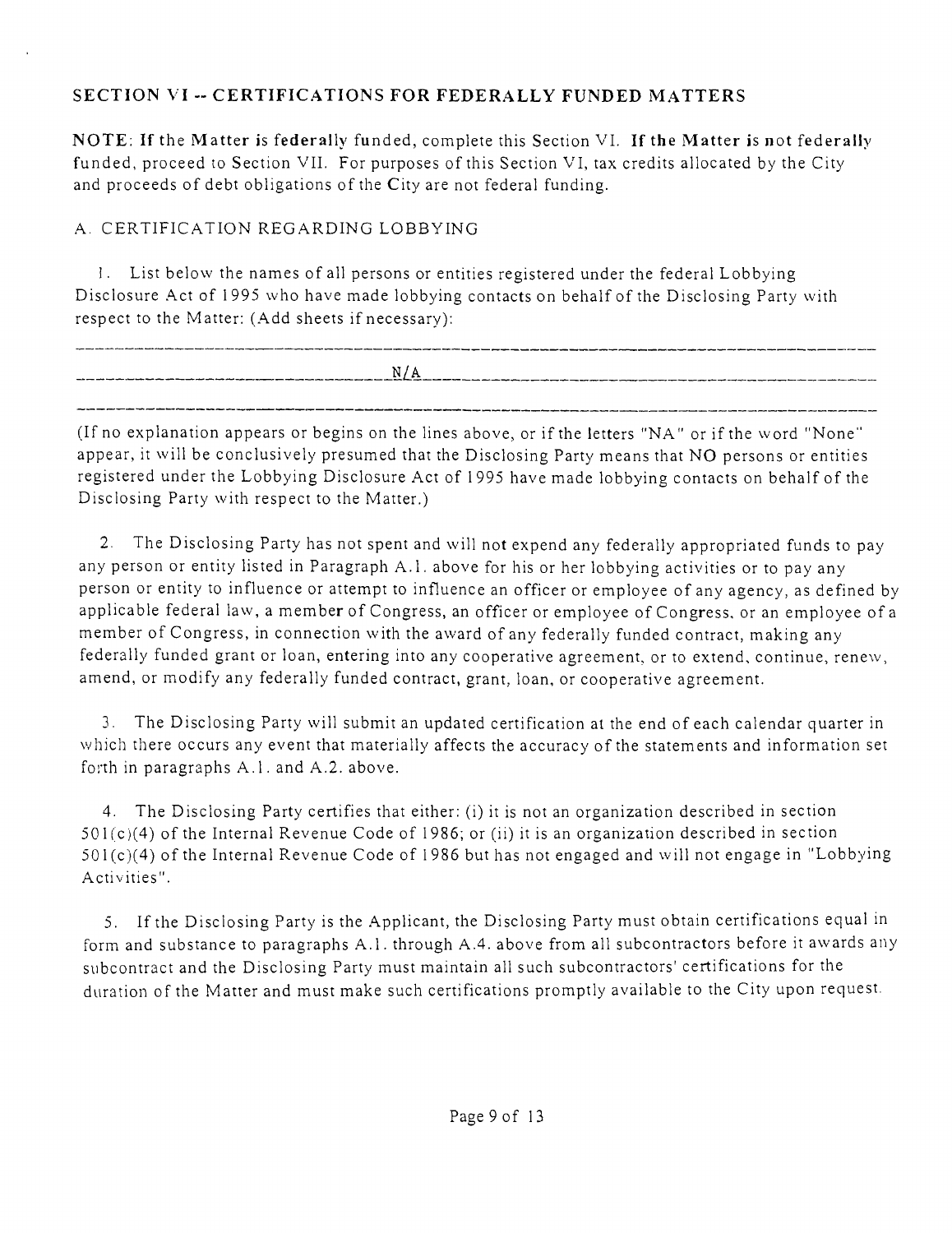# B. CERTIFICATION REGARDING EQUAL EMPLOYMENT OPPORTUNITY

If the Matter is federally funded, federal regulations require the Applicant and all proposed subcontractors to submit the following information with their bids or in writing at the outset of negotiations.

Is the Disclosing Party the Applicant?

 $[$  | Yes  $[$  | No

If "Yes," answer the three questions below:

1. Have you developed and do you have on file affirmative action programs pursuant to applicable federal regulations? (See 41 CFR Part 60-2.)

 $[$   $]$   $Y$ es  $[$   $]$   $N$ o

2. Have you filed with the Joint Reporting Committee, the Director of the Office of Federal Contract Compliance Programs, or the Equal Employment Opportunity Commission all reports due under the applicable filing requirements?

[ ] Yes [ ] No

3. Have you participated in any previous contracts or subcontracts subject to the equal opportunity clause?

 $[$   $]$   $Y$ es  $[$   $]$   $N$ o

If you checked "No" to question 1, or 2, above, please provide an explanation:

# **SECTION VII - ACKNOWLEDGMENTS, CONTRACT INCORPORATION, COMPLIANCE, PENALTIES, DISCLOSURE**

The Disclosing Party understands and agrees that:

A. The certifications, disclosures, and acknowledgments contained in this EDS will become part of any contract or other agreement between the Applicant and the City in connection with the Matter, whether procurement. City assistance, or other City action, and are material inducements to the City's execution ofany contract or taking other action with respect to the Matter. The Disclosing Party understands that it must comply with all statutes, ordinances, and regulations on which this EDS is based.

B. The City's Governmental Ethics and Campaign Financing Ordinances, Chapters 2-156 and 2-164 of the Municipal Code, impose certain duties and obligations on persons or entities seeking City contracts, work, business, or transactions. The full text of these ordinances and a training program is available on line at www.cityofchicago.org/Ethies, and may also be obtained from the City's Board of Ethics, 740 N.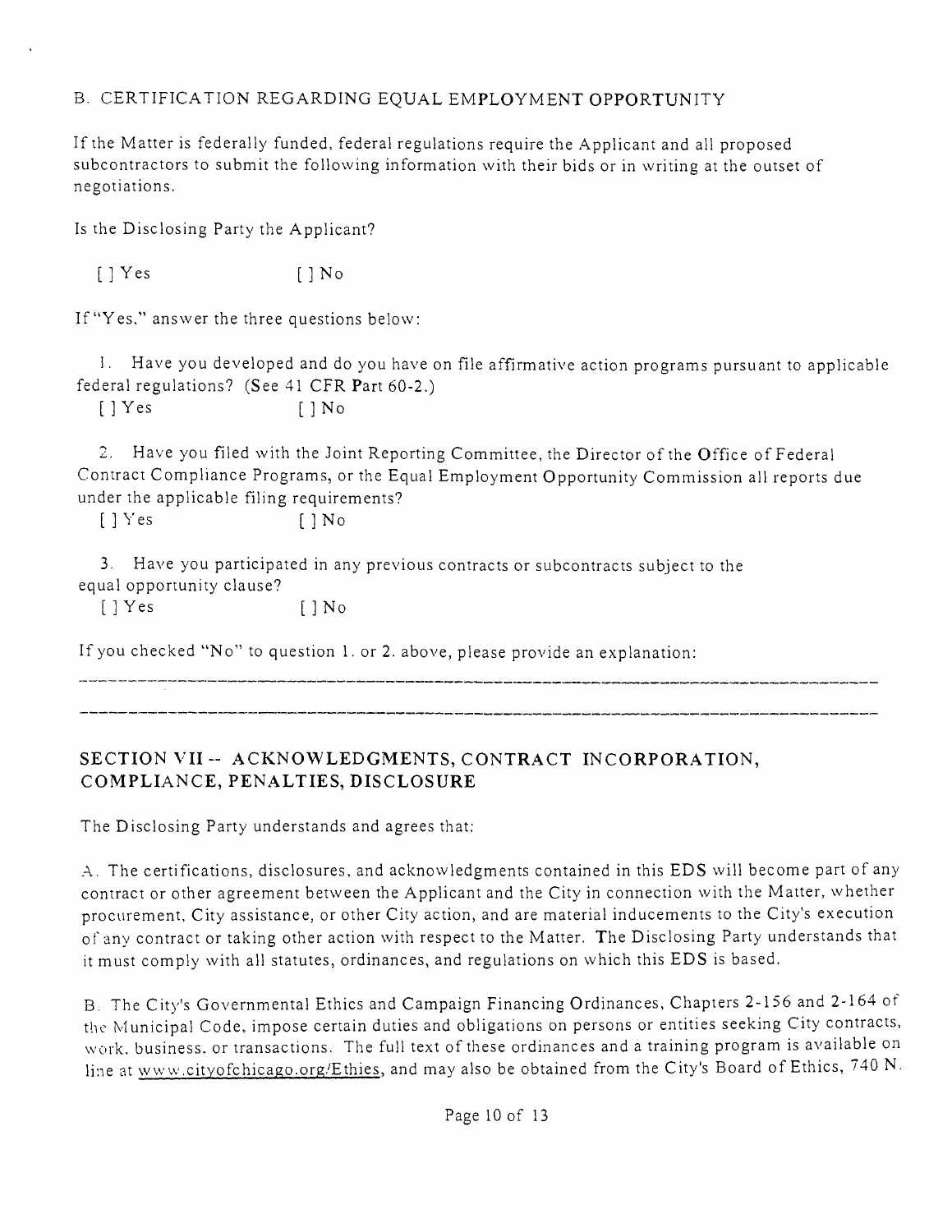Sedgwick St., Suite 500, Chicago, IL 60610, (312) 744-9660, The Disclosing Party must comply fully with the applicable ordinances,

C. 1 f the City determines that any information provided in this EDS is false, incomplete or inaccurate, any contract or other agreement in connection with which it is submitted may be rescinded or be void or voidable, and the City may pursue any remedies under the contract or agreement (if not rescinded or void), at law, or in equity, including terminating the Disclosing Party's participation in the Matter and/or declining to allow the Disclosing Party to participate in other transactions with the City, Remedies at law for a false statement of material fact may include incarceration and an award to the City of treble damages,

D. It is the City's policy to make this document available to the public on its Internet site and/or upon request. Some or all of the information provided on this EDS and any attachments to this EDS may be made available to the public on the Internet, in response to a Freedom of Information Act request, or otherwise. By completing and signing this EDS, the Disclosing Party waives and releases any possible rights or claims which it may have against the City in connection with the public release of information contained in this EDS and also authorizes the City to verify the accuracy of any information submitted in this EDS.

E. The information provided in this EDS must be kept current. In the event of changes, the Disclosing Party must supplement this EDS up to the time the City takes action on the Matter. If the Matter is a contract being handled by the City's Department of Procurement Services, the Disclosing Party must update this EDS as the contract requires. NOTE: With respect to Matters subject to Article I of Chapter 1-23 of the Municipal Code (imposing PERMANENT INELIGIBILITY for certain specified offenses), the information provided herein regarding eligibility must be kept current for a longer period, as required by Chapter 1 -23 and Section 2-1 54-020 of the Municipal Code.

The Disclosing Party represents and warrants that:

F.1. The Disclosing Party is not delinquent in the payment of any tax administered by the Illinois Department of Revenue, nor are the Disclosing Party or its Affiliated Entities delinquent in paying any fine, fee, tax or other charge owed to the City. This includes, but is not limited to, all water charges, sewer charges, license fees, parking tickets, property taxes or sales taxes.

F.2 If the Disclosing Party is the Applicant, the Disclosing Party and its Affiliated Entities will not use. nor permit their subcontractors to use, any facility listed by the U.S. E.P.A, on the federal Excluded Parties List System ("EPLS") maintained by the U.S. General Services Administration.

F.3 If the Disclosing Party is the Applicant, the Disclosing Party will obtain from any contractors/subcontractors hired or to be hired in connection with the Matter certifications equal in form and substance to those in F.1. and F.2, above and will not, without the prior written consent of the City, use any such contractor/subcontractor that does not provide such certifications or that the Disclosing Party has reason to believe has not provided or cannot provide truthful certifications.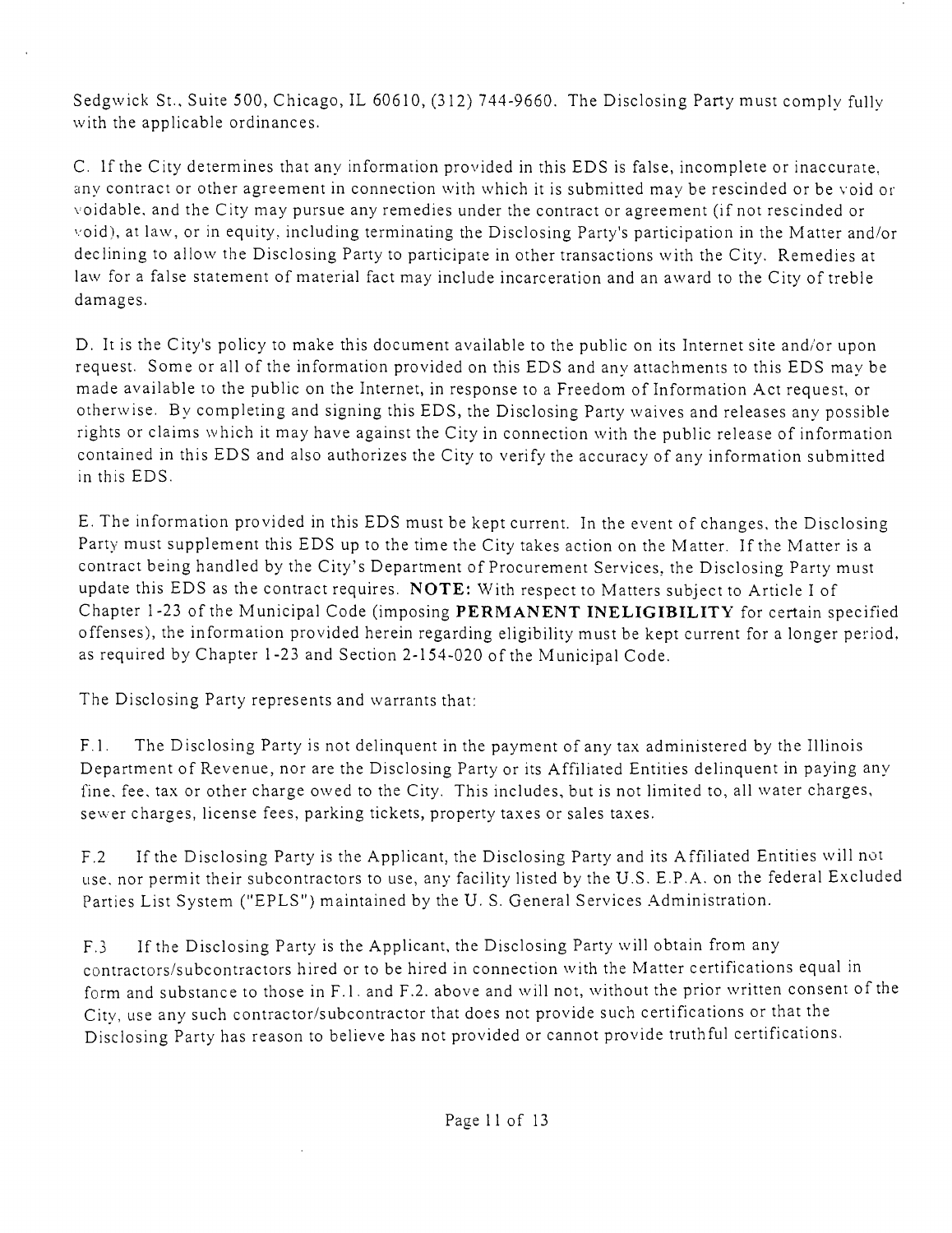NOTE: If the Disclosing Party cannot certify as to any of the items in F.1., F.2. or F.3. above, an explanatory statement must be attached to this EDS.

#### **CERTIFICATION**

Under penalty of perjury, the person signing below: (1) warrants that he/she is authorized to execute this EDS and Appendix A (if applicable) on behalf of the Disclosing Party, and  $(\frac{1}{2})$  warrants that all certifications and statements contained in this EDS and Appendix A (if applicable) are true, accurate and complete as of the date furnished to the City.

HLBL LLC (Print or type name of Disclosing Party)  $By$ :

Bruce Loeb (Print or type name of person signing)

Co-Managing Member (Print or type title of person signing)

Signed and sworn to before me on (date)  $Oct$ ber  $8,2010$ .  $\frac{a+1}{\sqrt{2}}$  County,  $\frac{1}{\sqrt{2}}$  (state). at Notary Public.  $251$ Ccmmission expires: